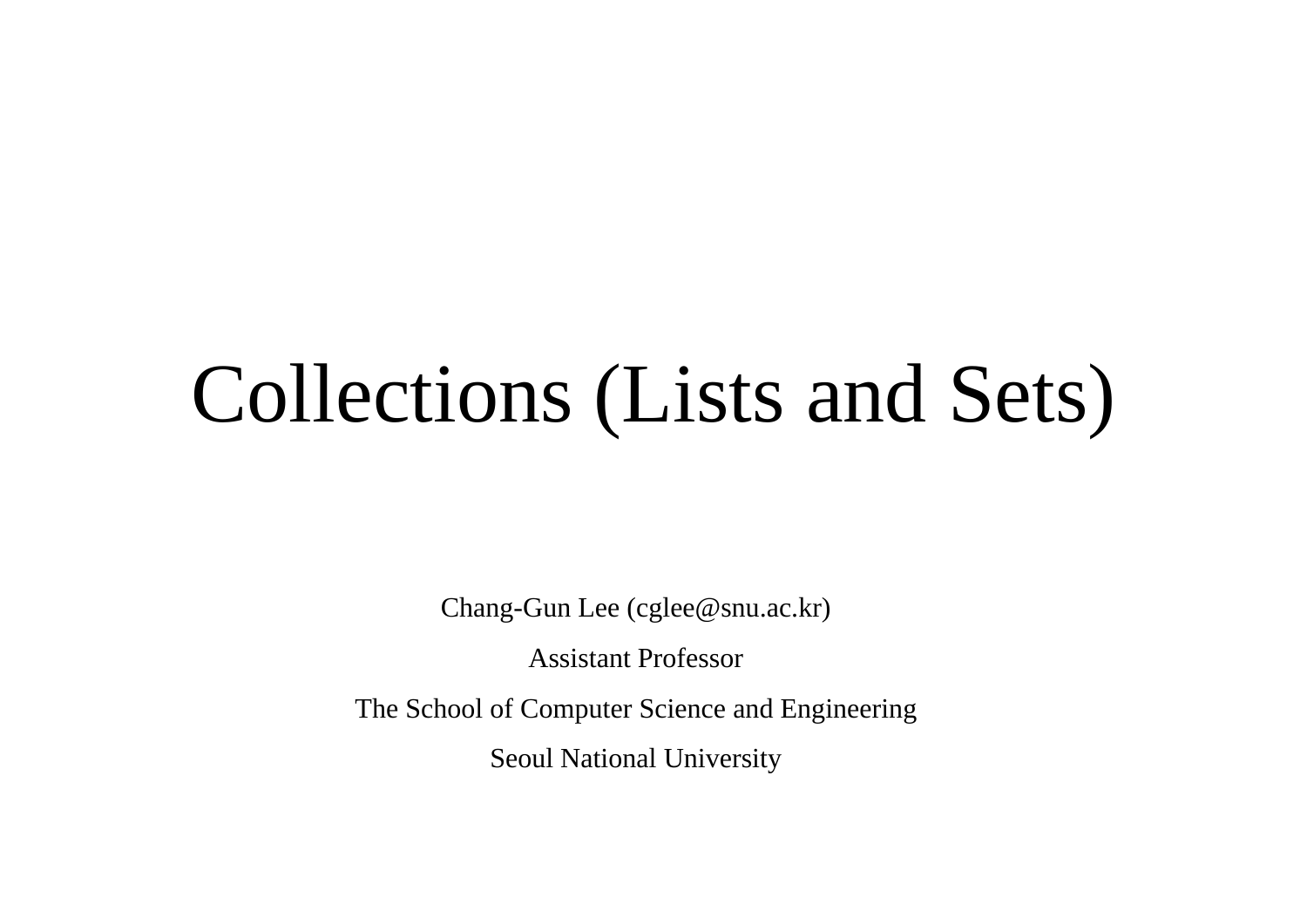#### Collections

- • The concept of collection is commonly used in computer science
	- set of memory blocks in cache
	- sorted list of data packets
	- set of active tasks in the ready queue
- Two types of collections
	- Lists: ordered collections
	- Sets: unordered collections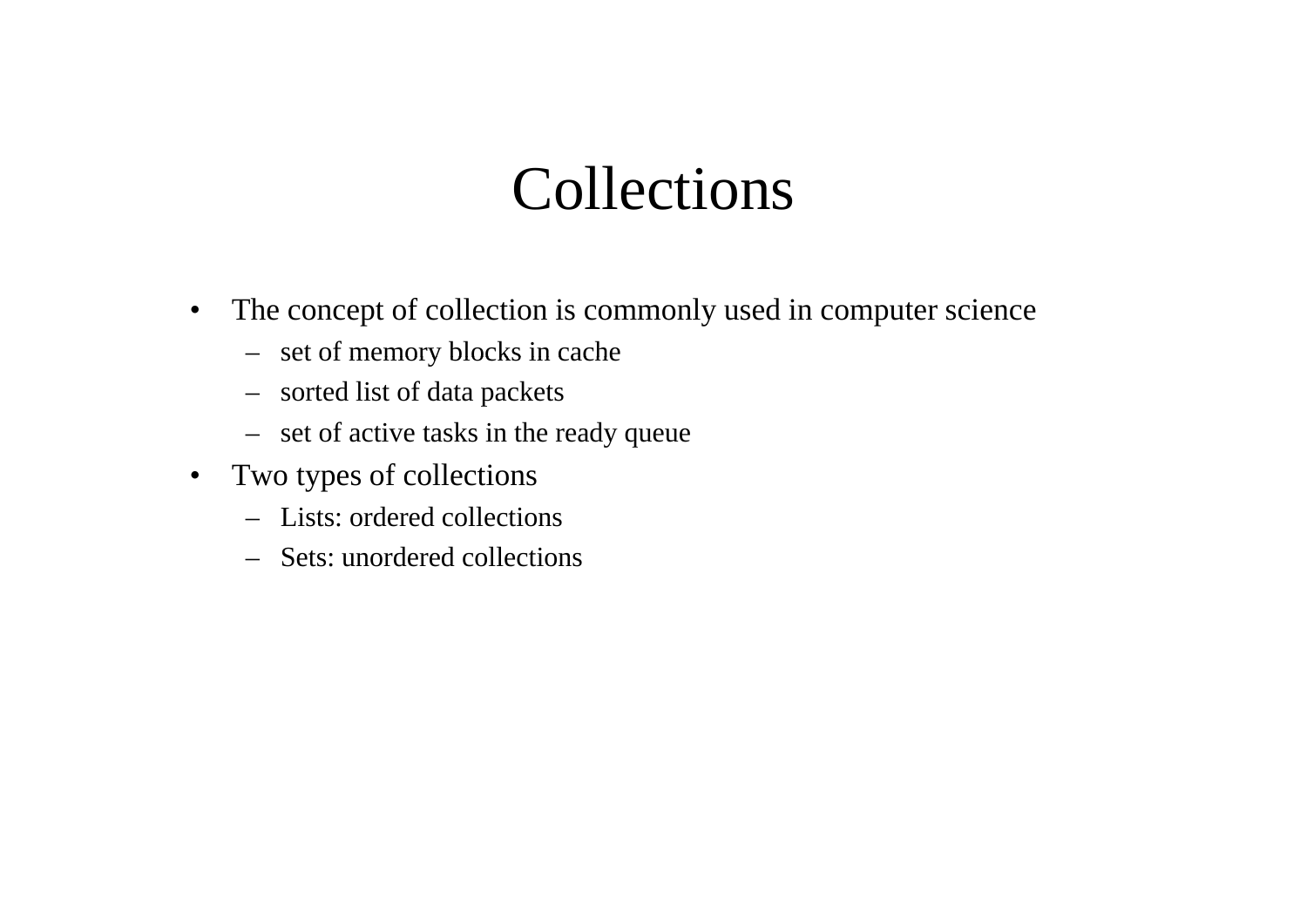#### Lists

- A list is an ordered sequence of objects
	- $(1, 2, 5)$
	- The order in which elements appear in a list is significant
		- $(1, 2, 3)$  and  $(3, 2, 1)$
	- Elements in a list might be repeated
		- $(3, 3, 2)$
- "Length" of a list: the number of elements in the list
	- A list of length two: ordered pair
	- A list of length zero: empty set denoted by ( )
- Equality of two lists:
	- Two lists have the same length and elements in the corresponding positions on the two lists are equal
	- (*<sup>a</sup>*, *b*, *<sup>c</sup>*) <sup>=</sup> (*<sup>x</sup>*, *y*, *<sup>z</sup>*) iff *<sup>a</sup>*=*x*, *b*=*y*, *x*=*<sup>z</sup>*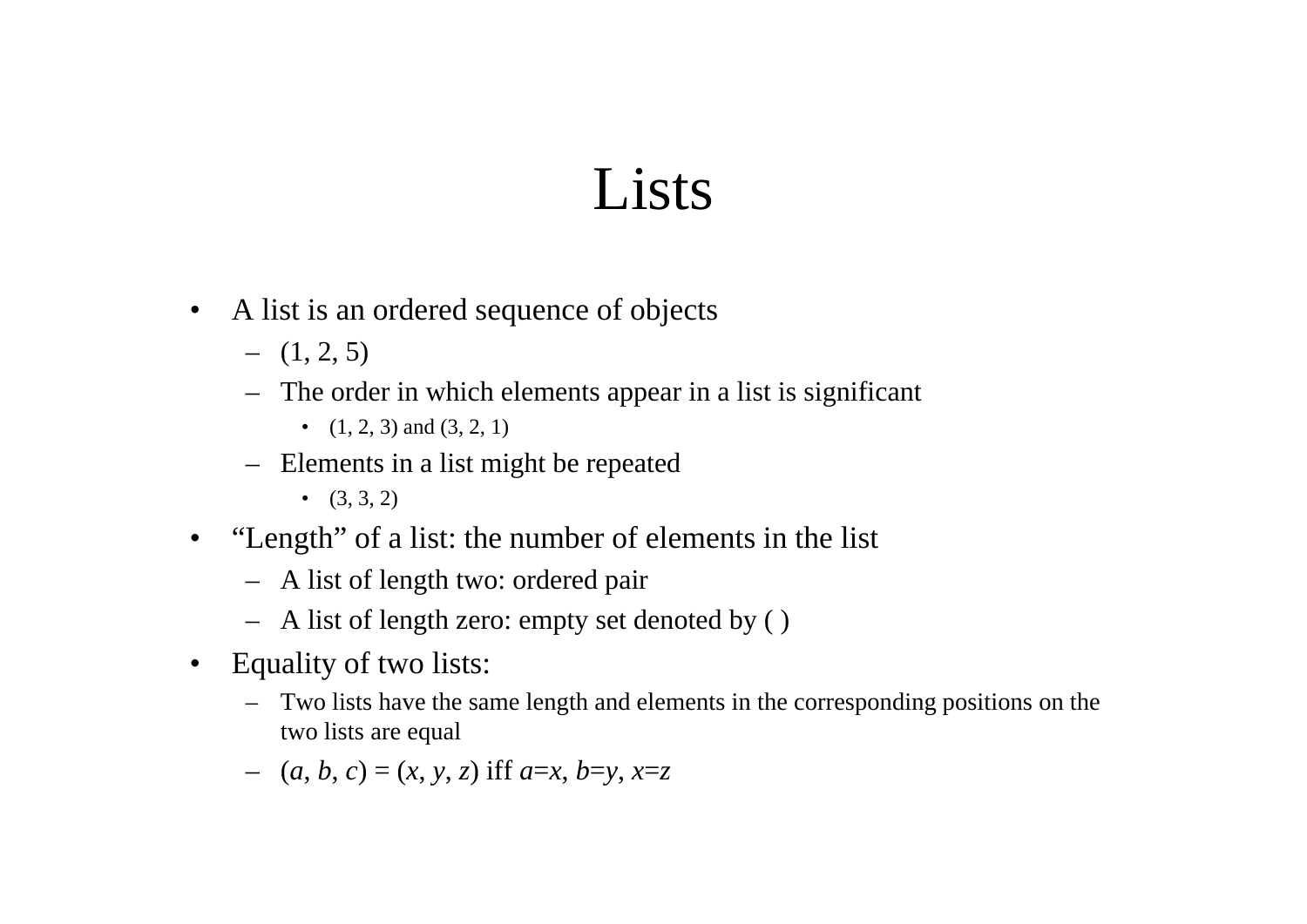### Lists are all-pervasive

- • A point in the plane is often specified by an ordered pair of real numbers  $(x, y)$ .
- $\bullet$  A written natural number is a list of digits: 172 can be considered as the list (1, 7, 2).
- $\bullet$ An identifier in a computer program is a list of letters and digits.
- $\bullet$ The buffer in a network card holds a list of packets.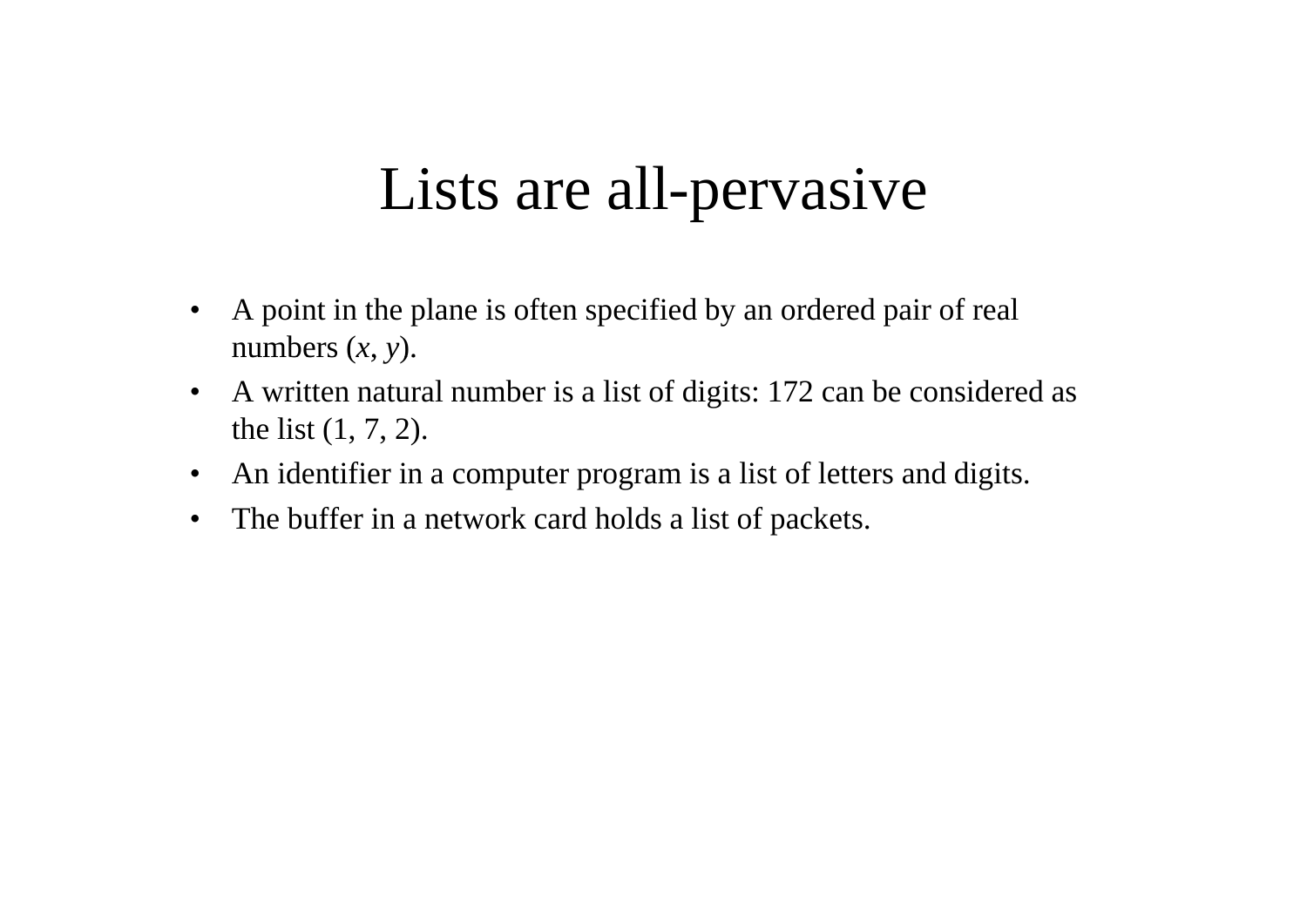#### Counting Two-element Lists

 $\bullet$ How many two-element lists we can make where the entries in the list are any of digits 1, 2, 3, and 4?

| $(1,1)$ $(1,2)$ $(1,3)$ $(1,4)$ |  |
|---------------------------------|--|
| $(2,1)$ $(2,2)$ $(2,3)$ $(2,4)$ |  |
| $(3,1)$ $(3,2)$ $(3,3)$ $(3,4)$ |  |
| $(4,1)$ $(4,2)$ $(4,3)$ $(4,4)$ |  |

(4,1) (4,2) (4,3) (4,4)<br>• How many two-element lists we can make y How many two-element lists we can make where the first element has *n* choices and the second has *<sup>m</sup>* choices?

> $(2,1)$   $(2,2)$   $\cdots$   $(2,m)$  $(1,1)$   $(1,2)$   $\cdots$   $(1,m)$  $(n,1)$   $(n,2)$   $\cdots$   $(n,m)$ : M O M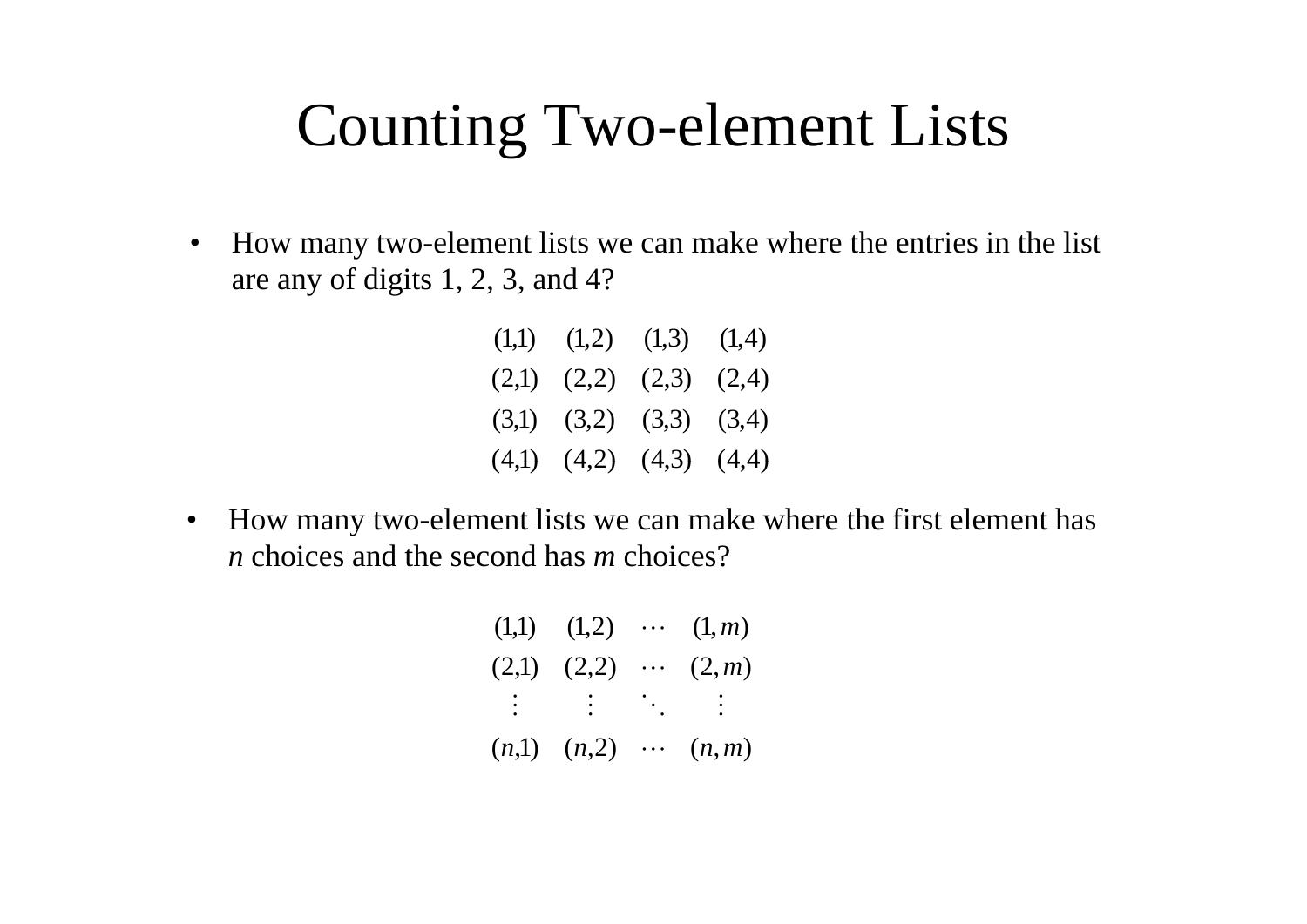# **Multiplication Principle**

- $\bullet$ Theorem 7.2 (Multiplication Principle) Consider two-element lists for which there are *n* choices for the first element, and for each choice of the first element there are *m* choices for the second element. Then the number of such lists is *nm*.
- Longer lists?
- •Easy to extend: Consider  $k$ -element lists for which there are  $n_i$  choices for the *i*-th element. Then the number of such lists is  $n_1 n_2 ... n_k$ .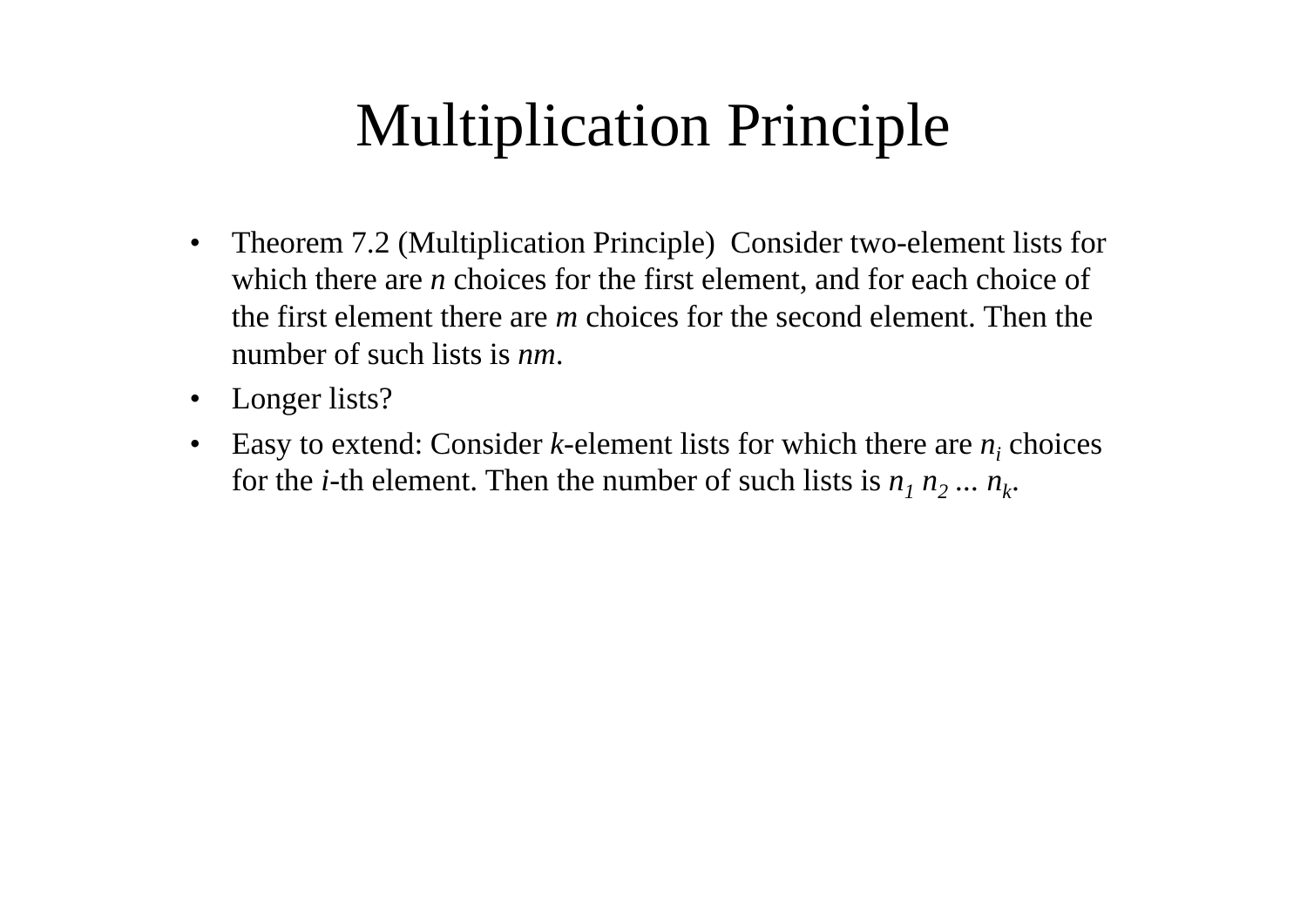# Two particular list-making problems

- $\bullet$ Making a list of length  $k$  in which each element of the list is selected from among *<sup>n</sup>* possibilities.
- $\bullet$ Problem 1: count all such lists permitting repetitions
- •Problem 2: count those without repeated elements
- • Theorem 7.6: The number of lists of length *k* whose elements are chosen from a pool of *n* possible elements

$$
= \begin{cases} n^{k} & \text{if repetitions are permitted} \\ (n)_{k} = n(n-1)(n-2)\cdots(n-(k-1)) & \text{if repetitions are forbidden} \\ \hline \text{falling} & \text{H} \geq \frac{1}{2} \\ \text{factorial} & \text{if } \frac{1}{2} \geq \frac{1}{2} \\ \text{if } \frac{1}{2} \geq \frac{1}{2} \end{cases} \Rightarrow \frac{1}{2} \geq \frac{1}{2} \Rightarrow n^{2} = \frac{1}{2} \Rightarrow n^{2} = \frac{1}{2} \Rightarrow n^{2} = \frac{1}{2} \Rightarrow n^{2} = \frac{1}{2} \Rightarrow n^{2} = \frac{1}{2} \Rightarrow n^{2} = \frac{1}{2} \Rightarrow n^{2} = \frac{1}{2} \Rightarrow n^{2} = \frac{1}{2} \Rightarrow n^{2} = \frac{1}{2} \Rightarrow n^{2} = \frac{1}{2} \Rightarrow n^{2} = \frac{1}{2} \Rightarrow n^{2} = \frac{1}{2} \Rightarrow n^{2} = \frac{1}{2} \Rightarrow n^{2} = \frac{1}{2} \Rightarrow n^{2} = \frac{1}{2} \Rightarrow n^{2} = \frac{1}{2} \Rightarrow n^{2} = \frac{1}{2} \Rightarrow n^{2} = \frac{1}{2} \Rightarrow n^{2} = \frac{1}{2} \Rightarrow n^{2} = \frac{1}{2} \Rightarrow n^{2} = \frac{1}{2} \Rightarrow n^{2} = \frac{1}{2} \Rightarrow n^{2} = \frac{1}{2} \Rightarrow n^{2} = \frac{1}{2} \Rightarrow n^{2} = \frac{1}{2} \Rightarrow n^{2} = \frac{1}{2} \Rightarrow n^{2} = \frac{1}{2} \Rightarrow n^{2} = \frac{1}{2} \Rightarrow n^{2} = \frac{1}{2} \Rightarrow n^{2} = \frac{1}{2} \Rightarrow n^{2} = \frac{1}{2} \Rightarrow n^{2} = \frac{1}{2} \Rightarrow n^{2} = \frac{1}{2} \Rightarrow n^{2} = \frac{1}{2} \Rightarrow n^{2} = \frac{1}{2} \Rightarrow n^{2} = \frac{1}{2} \Rightarrow n^{2} = \frac{1}{2} \Rightarrow n^{2} = \frac{1}{2} \Rightarrow n^{2} = \frac{1}{2} \Rightarrow n^{2} = \frac{1}{2} \Rightarrow n^{2} = \frac{1}{2} \Rightarrow n^{2} = \frac{1}{2} \Rightarrow n^{2} = \frac{1}{2} \
$$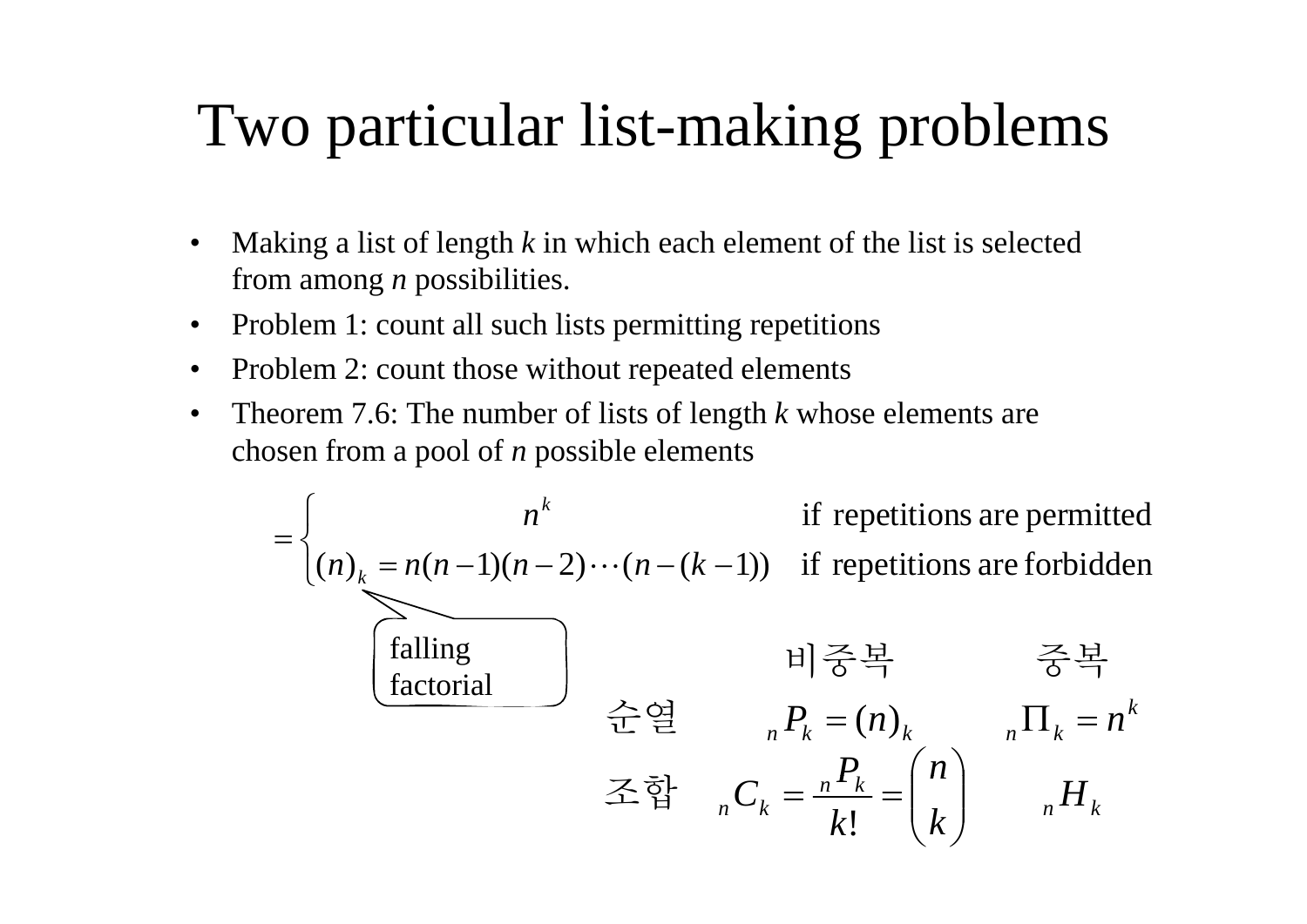# Counting Lists in CS?

- Algorithm complexity analysis: e.g., find the optimal packet ordering in a buffer
- Probabilistic performance evaluation: e.g., probability of no-collision packet transmission in distributed randomized priority mechanism?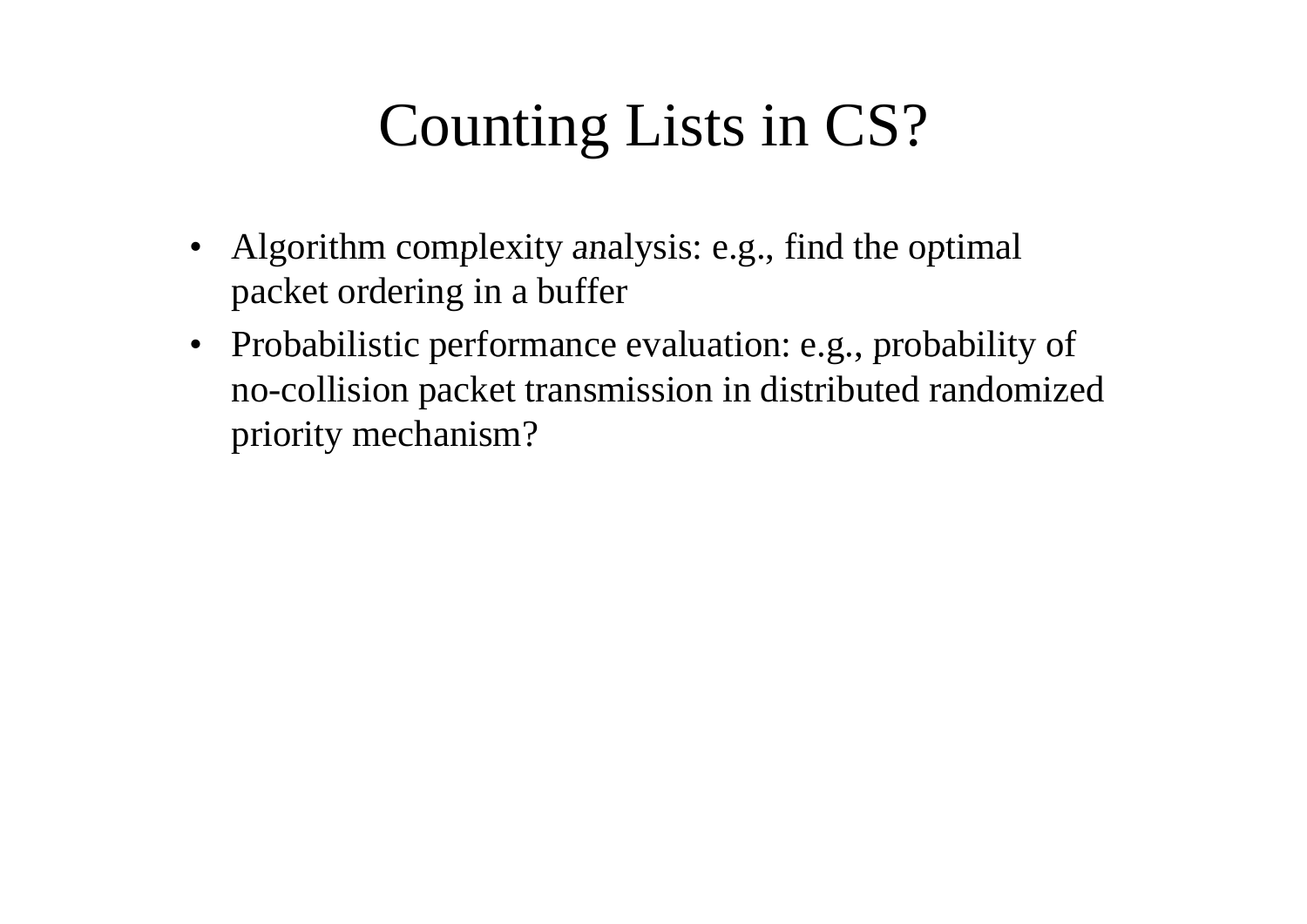#### Factorial and Produc t

• *n* Factorial: the number of length - *n* lists chosen from <sup>a</sup> pool of *n* objects in which repetition is forbidden

$$
(n)_n = n! = n(n-1)(n-2)\cdots(1)
$$
  
1! = 1  
0! = 1

•Product notation

$$
n! = \prod_{k=1}^{n} k = 1 \times 2 \times \cdots \times n
$$
  

$$
\prod_{k=1}^{5} (2k+3)
$$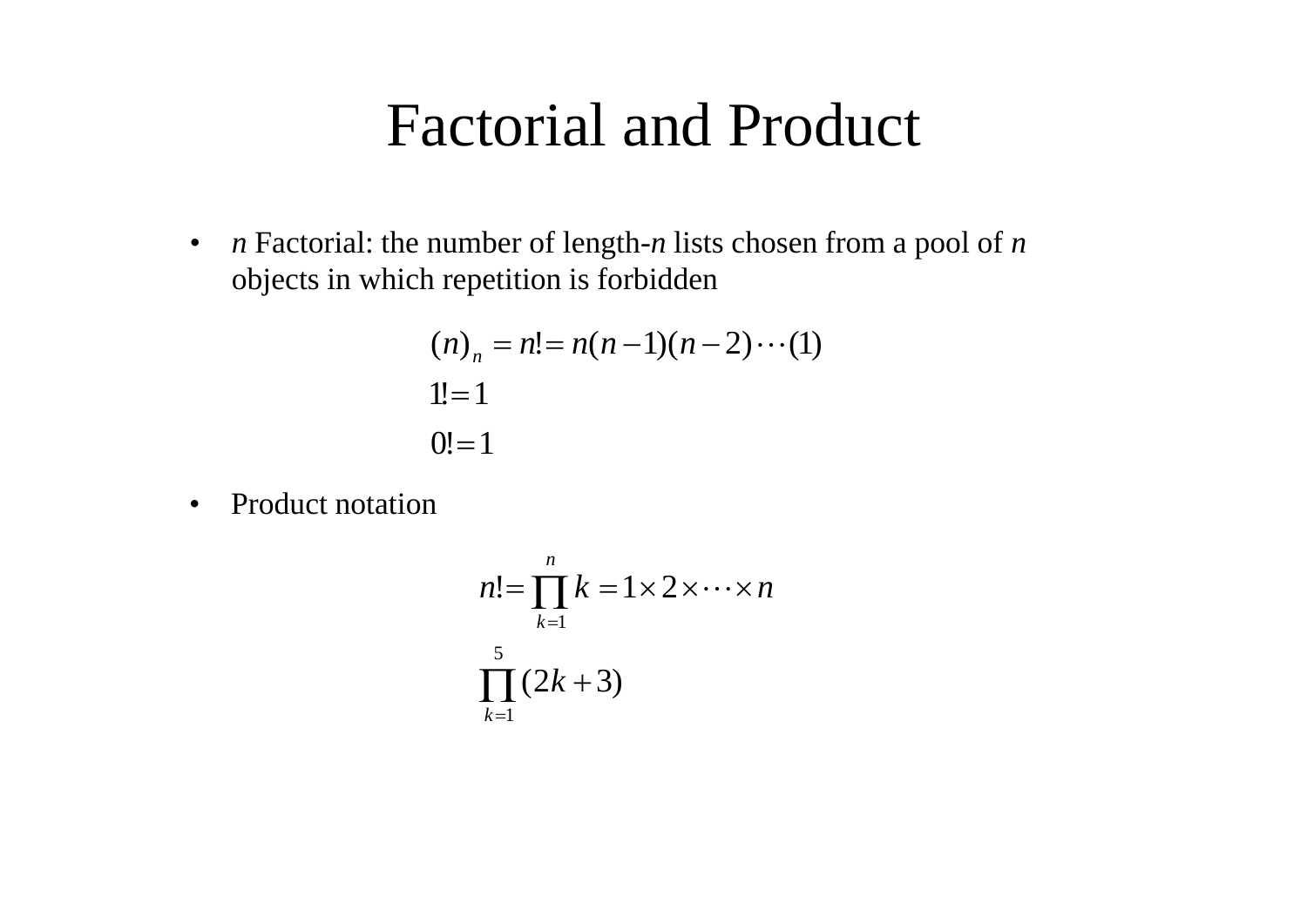#### Sets

- • Set: a repetition-free, unordered collection of objects (combination)
	- a given object can be either is a member of a set or it is not
	- an object cannot be in <sup>a</sup> set more than once
	- there is no order to the members of a set
	- {2, 3, 1/2}, {3, 1/2, 2}, {2, 2, 3, 1/2} are all the same
- Special sets
	- *Z*: set of integers
	- *N*: set of natural numbers
	- *Q*: set of rational numbers
	- *R*: set of real numbers
- Element: an object that belongs to a set is called an element of the set  $x \in A$ : *x* is an element of set A

 $y \notin A$ : *y* is not an element of set *A* 

- • cardinality of *A*, size of *A*, |*A*| : number of elements in a set *A*
	- A "finite" set: if cardinality is an integer (i.e., finite)
	- A "infinite" set: if cardinality is infinite
- empty set, { }, φ: the set with no members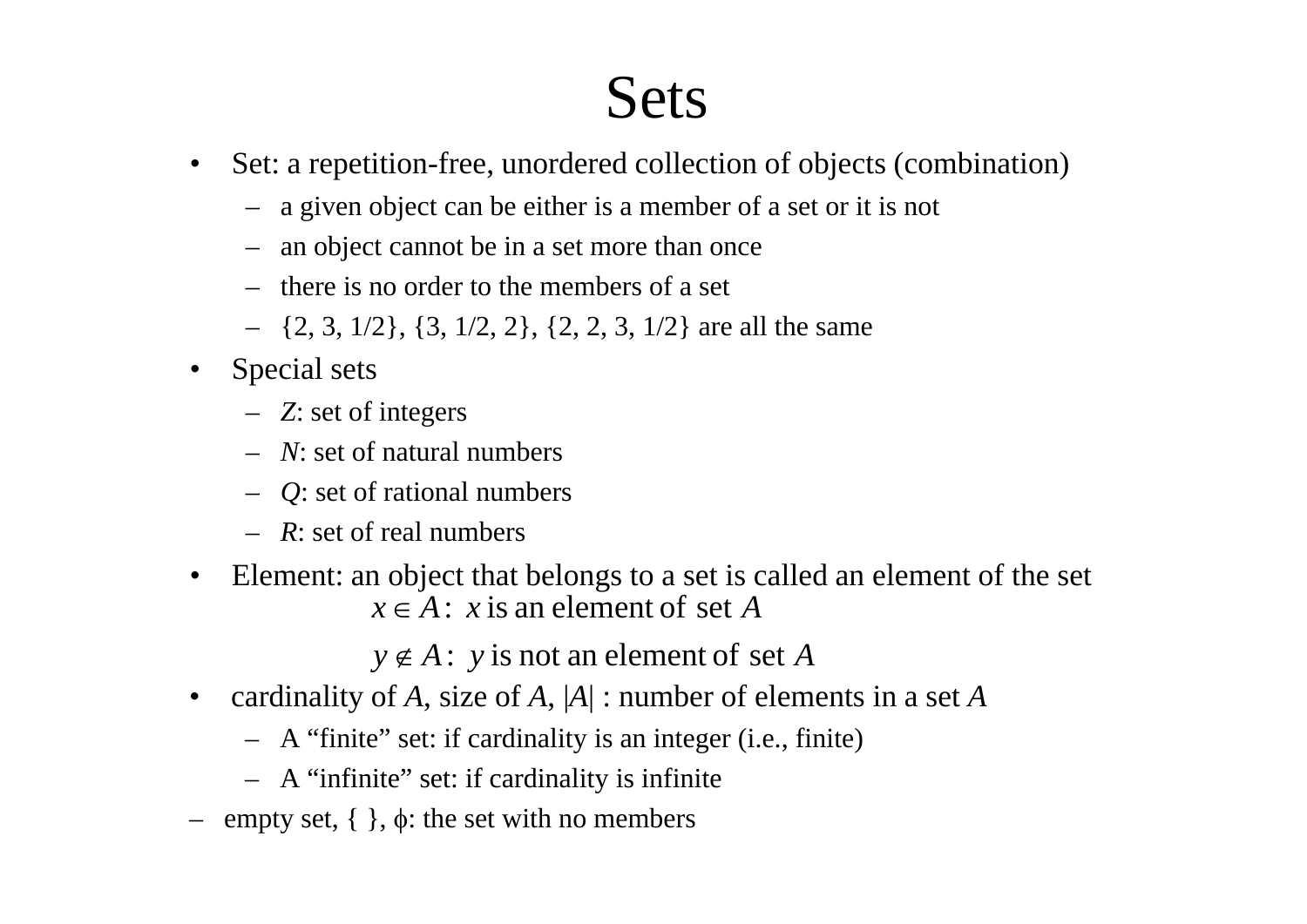#### Set-builder notation

•Set builder notation

> $\{dummy variable \in set : conditions\}$  $\{x \in \mathbb{Z} : 2 | x\}$  $\{x \in \mathbb{Z} : 1 \leq x \leq 100\}$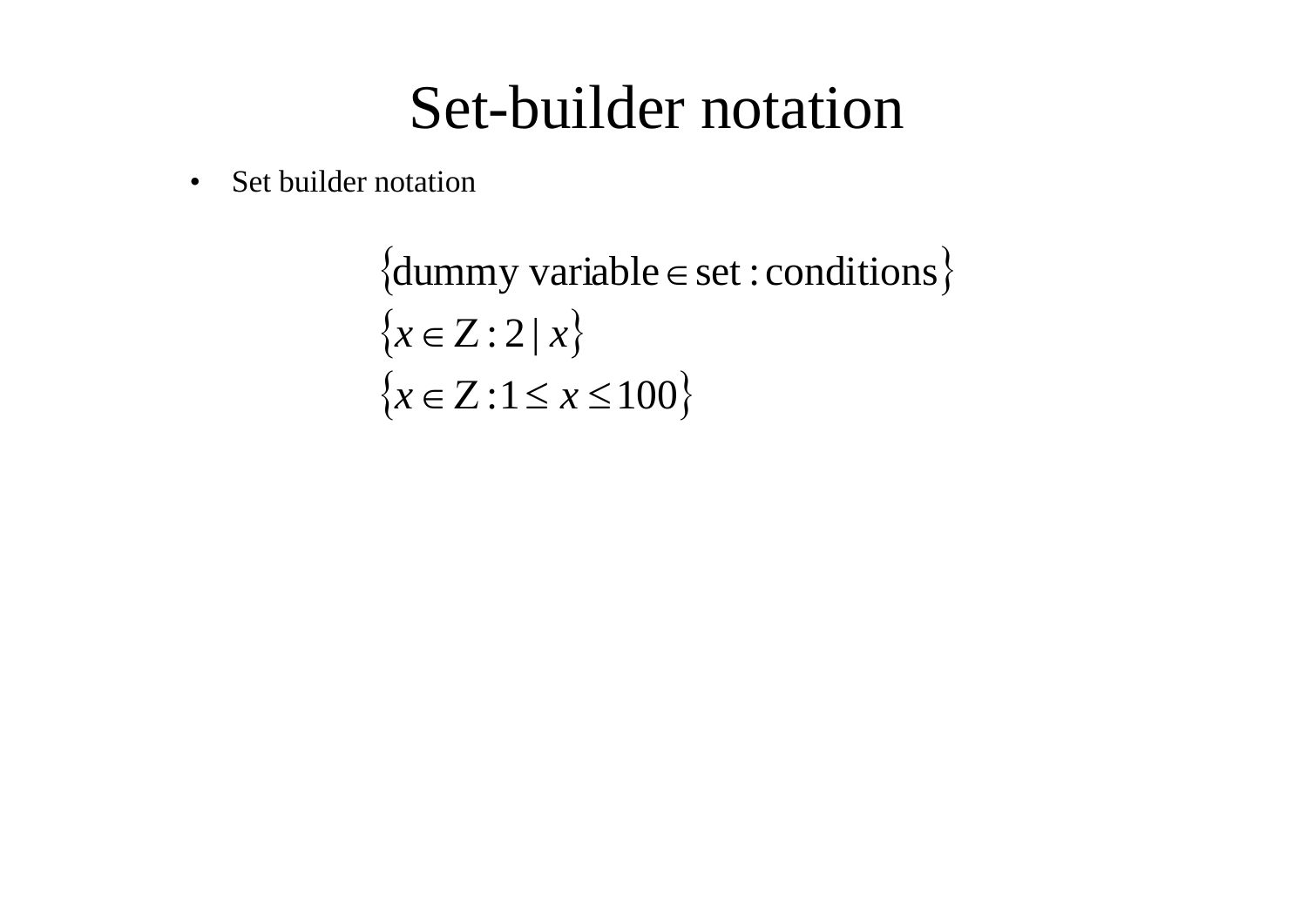### Equality of Sets

- •Two sets are equal iff the two sets have exactly the same elements
- $\bullet$ • How to prove that two sets are equal?
- $\bullet$ Proposition 9.1: The following two sets are equal:

 $E = \{x \in \mathbb{Z} : x \text{ is even}\}\$  $F = \{x \in \mathbb{Z} : x = a + b \text{ where } a \text{ and } b \text{ are both odd}\}\$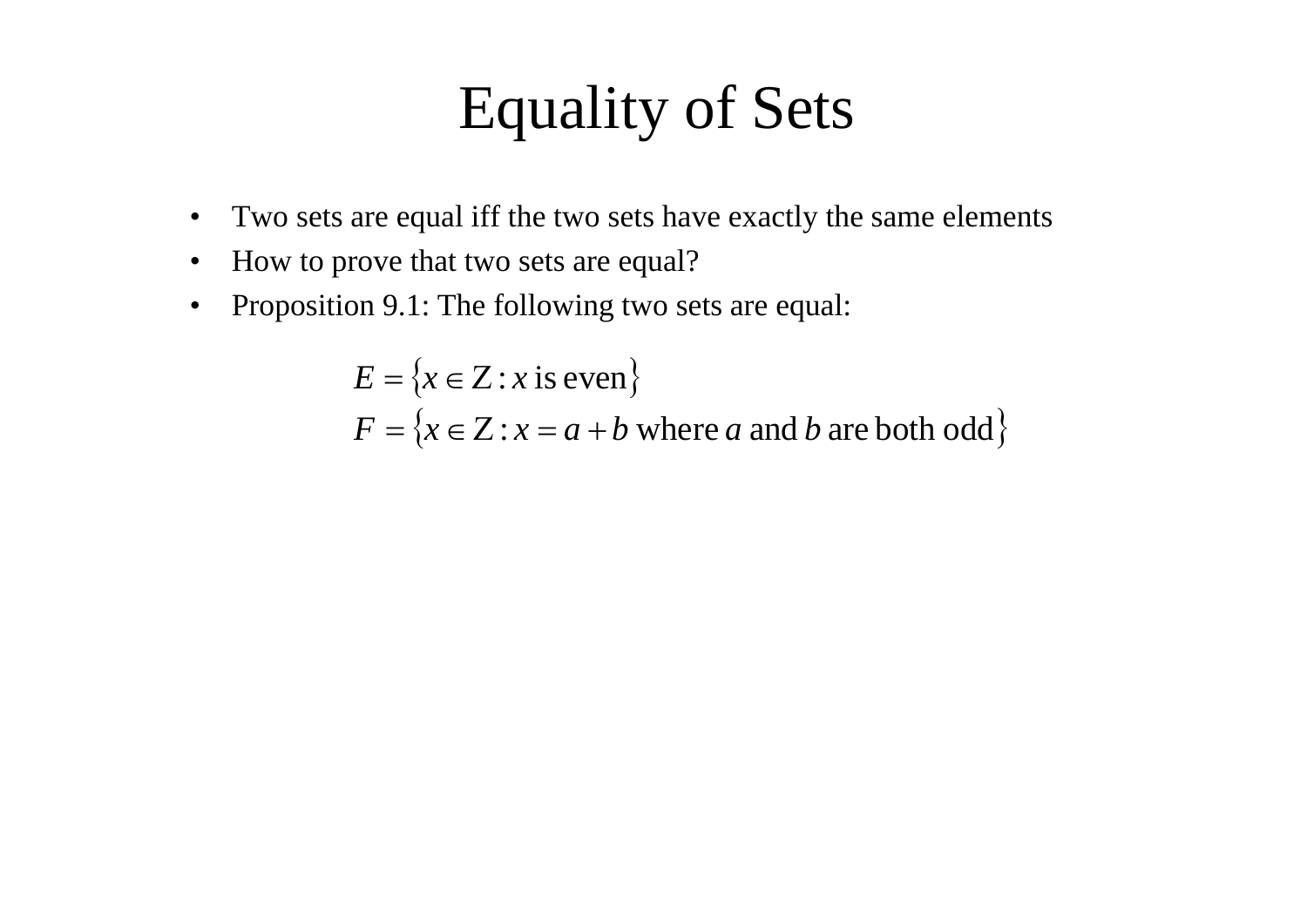#### Proof Template 5

- Proving two sets are equal
- Let A and B be the sets, To show  $A = B$ , we have the following template:
	- Suppose  $x \in A$  ... Therefore  $x \in B$
	- $-$  Suppose  $x \in B$  ... Theref Suppose  $x \in B$  ... Therefore  $x \in A$
- Therefore *A*=*B*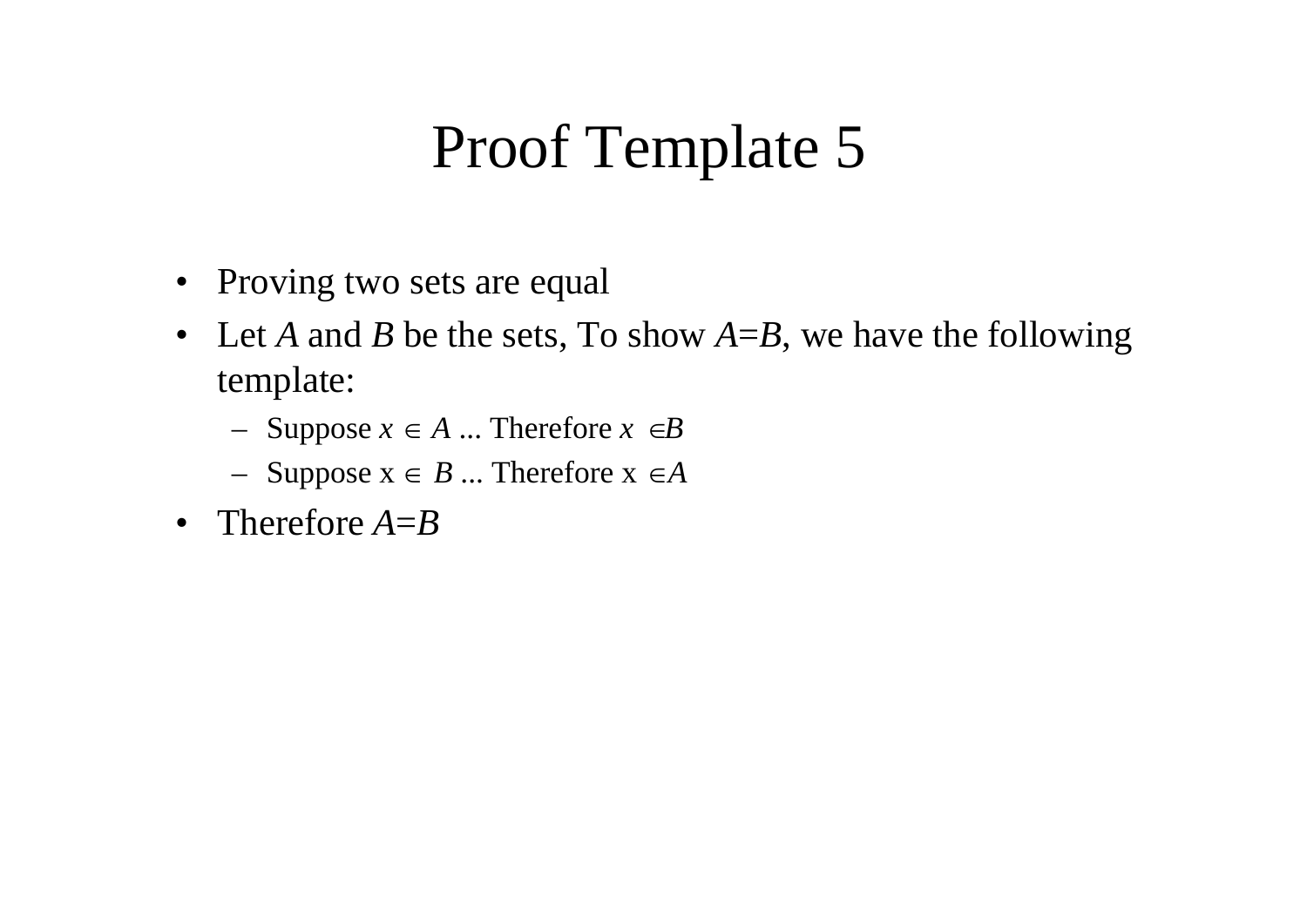#### Subsets

• Definition 9.2 (Subset) Suppose *A* and *B* are sets. We say that *A* is a subset of *B* (*B* is a superset of *A*) provided every element of *A* is also an element of *B*.

 $A \subseteq B$ 

• "strict" or "proper" subset:

 $A \subseteq B$  and  $A \neq B$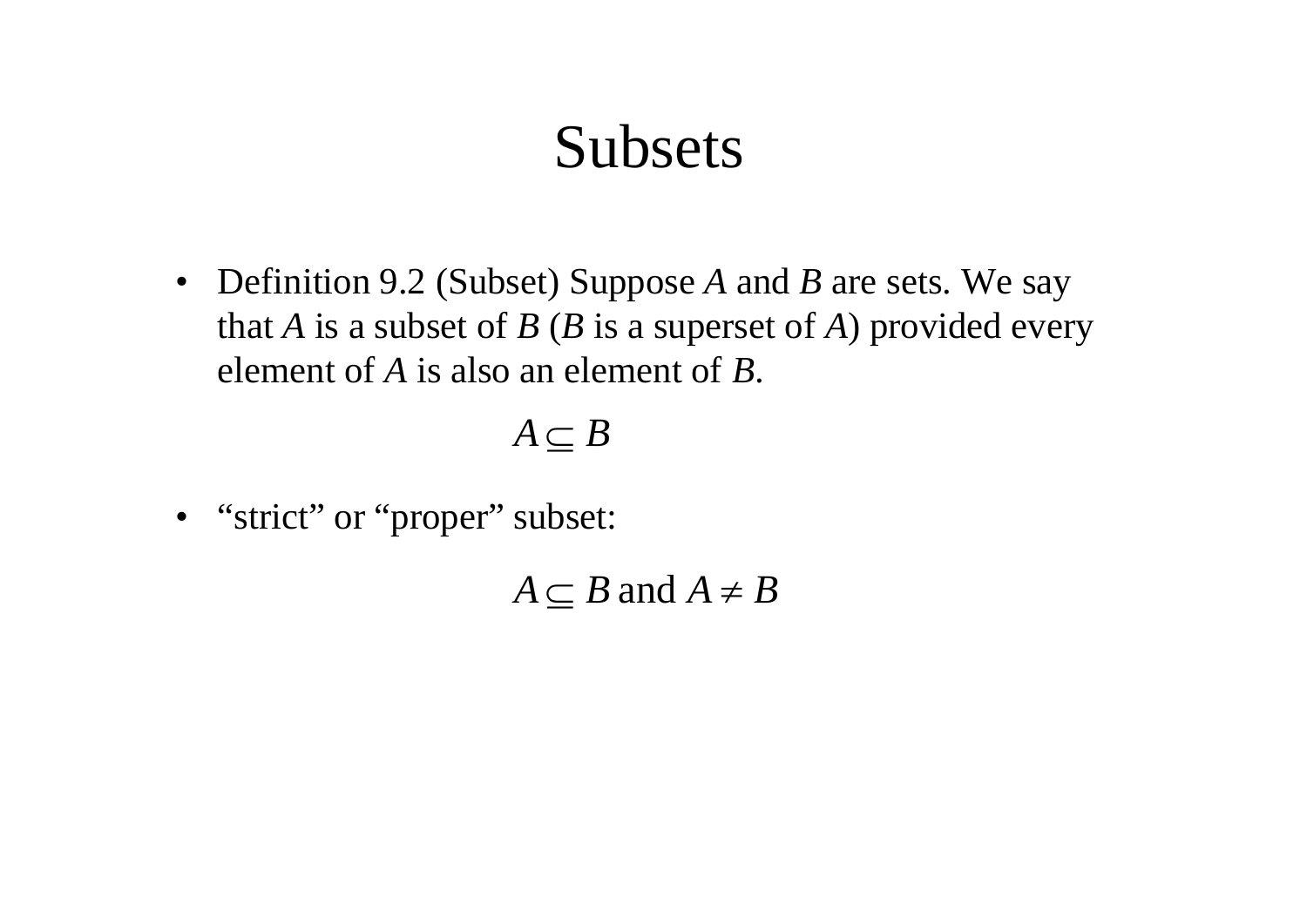#### Proof Template 6

- Proving one set is a subset of another
- To show  $A \subseteq B$  :
	- $-$  Let  $x \in A$  ... Therefore  $x \in B$
	- Therefore  $A \subseteq B$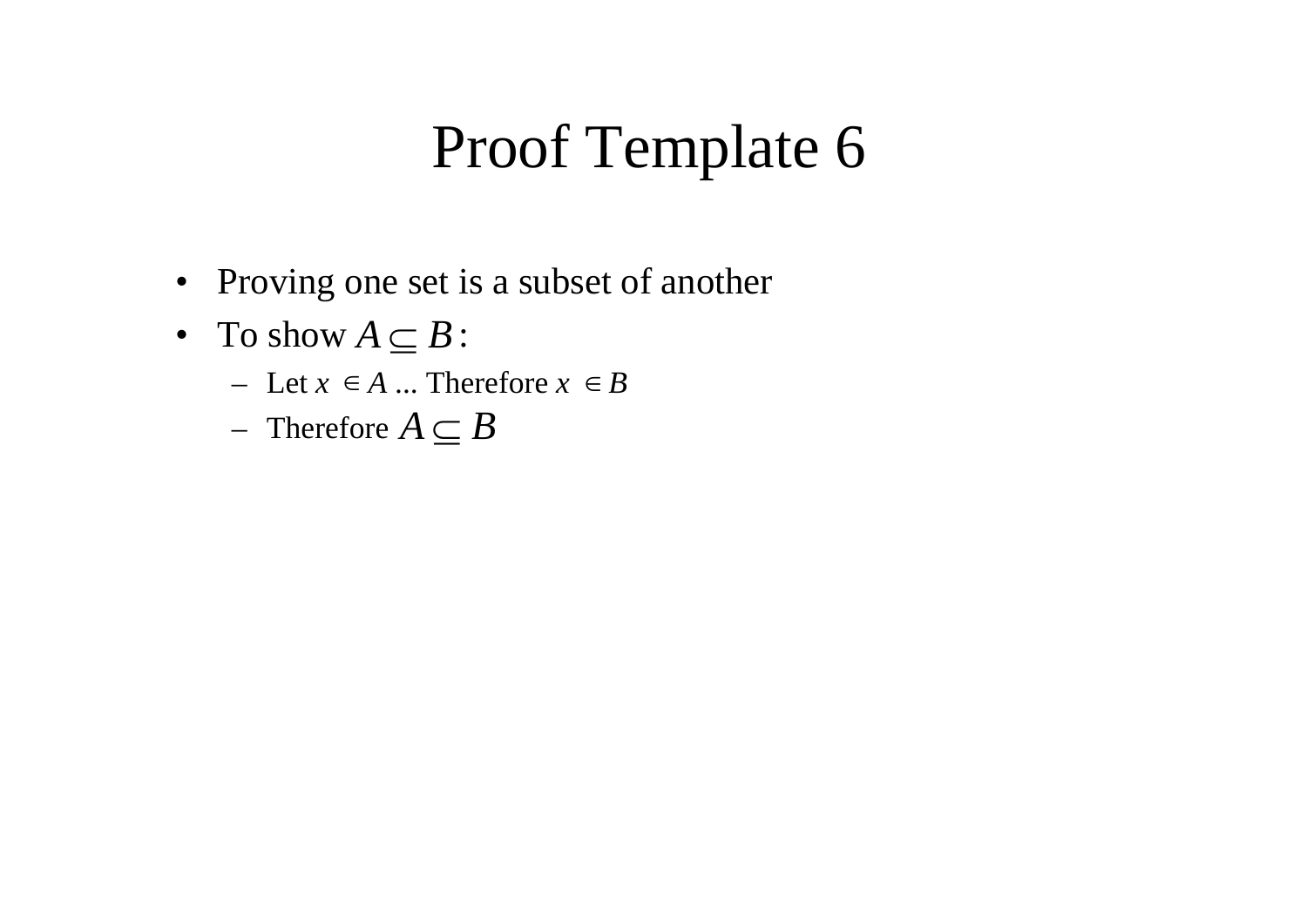#### Proof Template 6

• Proposition 9.5: Let P be the set of Pythagorean triples; that is  $\epsilon$  $\Delta$ 222

$$
P = \{(a, b, c) : a, b, c \in \mathbb{Z} \text{ and } a^2 + b^2 = c^2\}
$$

and let T be the set

 $T = \{(p, q, r) : p = x^2 - y^2, q = 2xy, \text{ and } r = x^2 + y^2 \text{ where } x, y \in Z\}$ <br>
2n<br>  $T \subset P$ Then

 $T \subseteq P$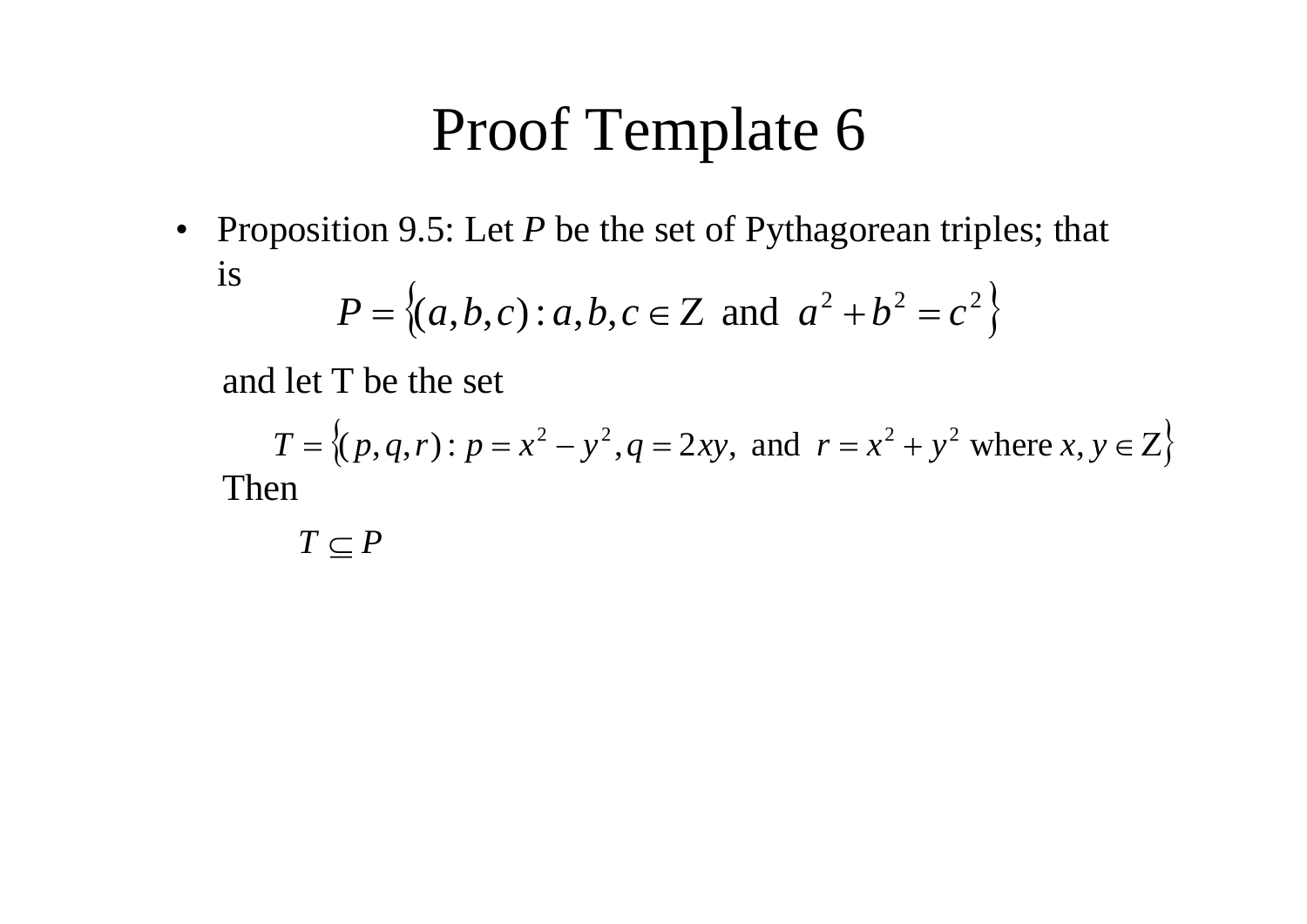# Counting Subsets

- Theorem 9.7: Let A be a finite set. The number of subsets of  $A$  is  $2^{|A|}$ .
- Proof
	- bijective proof
	- its count is the same as the number of length-|A| lists from yes or no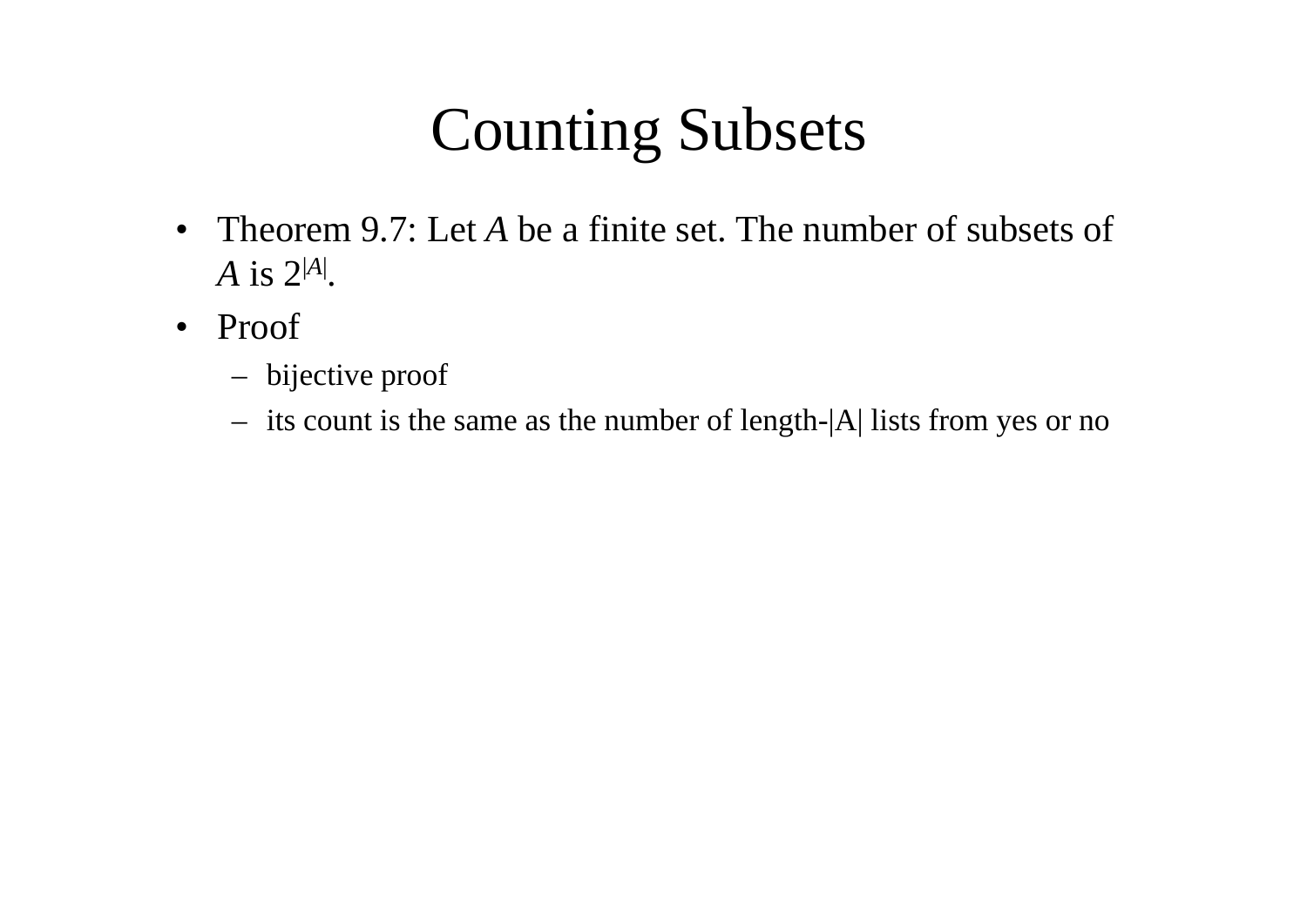#### Power Set

- $\bullet$  Definition 9.8: Let A be a set. The power set of A is the set of all subsets of A.
- Example
	- the power set of  $\{1,2,3\}$

 $\{\phi, \{1\}, \{2\}, \{3\}, \{1,2\}, \{1,3\}, \{2,3\}, \{1,2,3\}\}\$ 

- if a set A has n elements, its power set contains  $2^n$  elements  $-$  if a set A has n elements, its power set contain
- Notation for the power set of A:  $2^A$

$$
|2^A| = 2^{|A|}
$$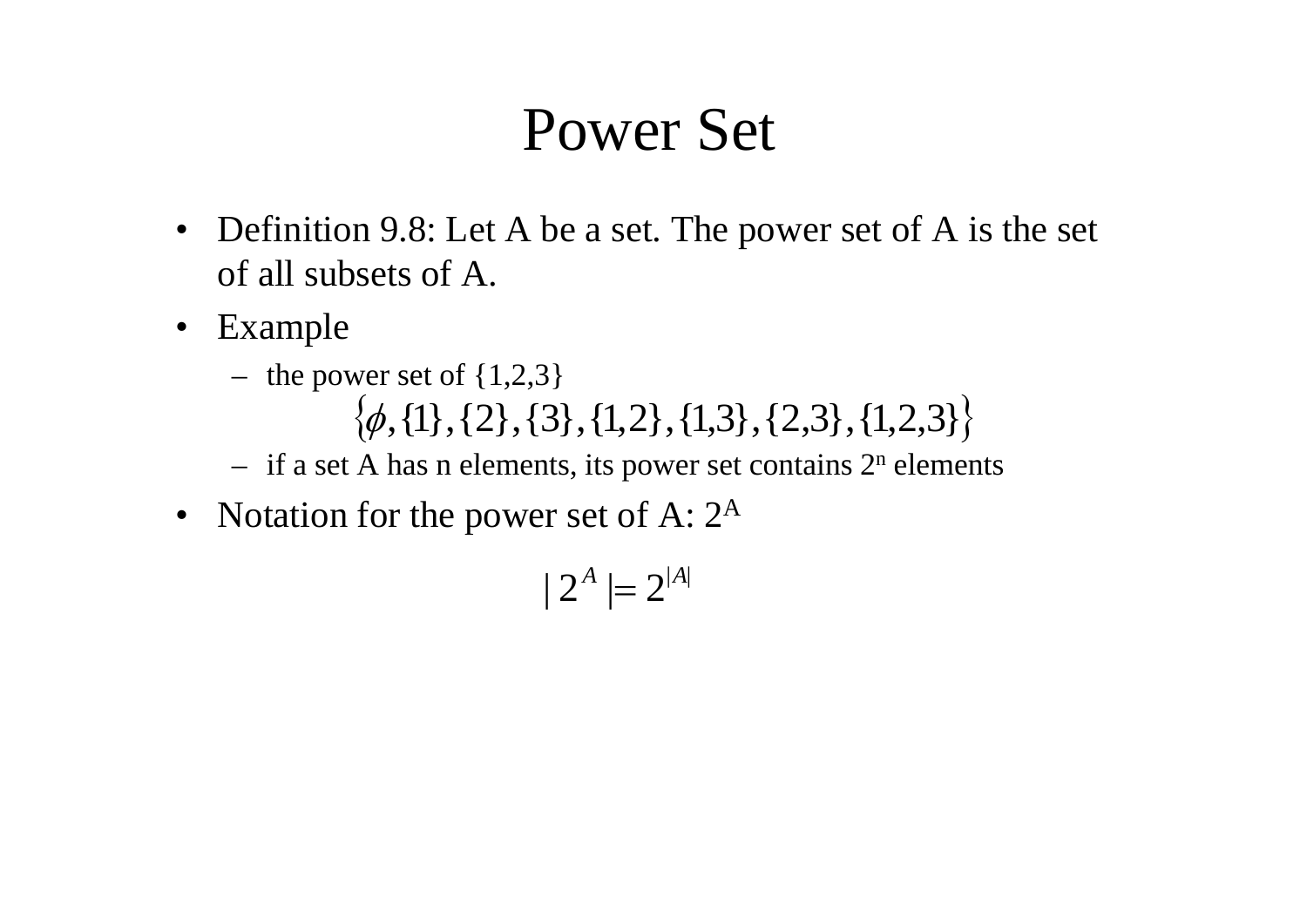# Counting Subsets of Size *k*

- • How many combinations of *k* elements we can choose from *n* elements?
- How many sets of size *k* can be made from a set of *n* elements?
- $\binom{n}{n}$ • Definition 16.1: Let  $n, k \in N$ . The symbol  $\vert_k$  denotes the number of *k*-element subsets of an *n*-element set.  $\int$ ⎝ *k*
- How to calculate  $\binom{n}{k}$  ? ⎝ *k*

$$
\binom{n}{k} = {}_{n}C_{k} = \frac{{}_{n}P_{k}}{k!} = \frac{n!/(n-k)!}{k!}
$$
\n
$$
\begin{array}{ccc}\n\oplus & \text{if } k = n_{k} \\
\oplus & \text{if } k = n_{k} \\
\oplus & \text{if } k = n_{k} \\
\oplus & \text{if } k = n_{k} \\
\oplus & \text{if } k = n_{k} \\
\oplus & \text{if } k = n_{k} \\
\oplus & \text{if } k = n_{k} \\
\end{array}
$$

*n k*

 $_nC_k = \frac{n^2 k}{k!} = \binom{n}{k}$   $_nH$ 

⎜

 $\setminus$ 

 $\int$ 

*k*

조합  ${}_{n}C_{k}=\frac{n^{1}}{k}$ 

 $=$   $\frac{...}{\cdot}$   $=$ !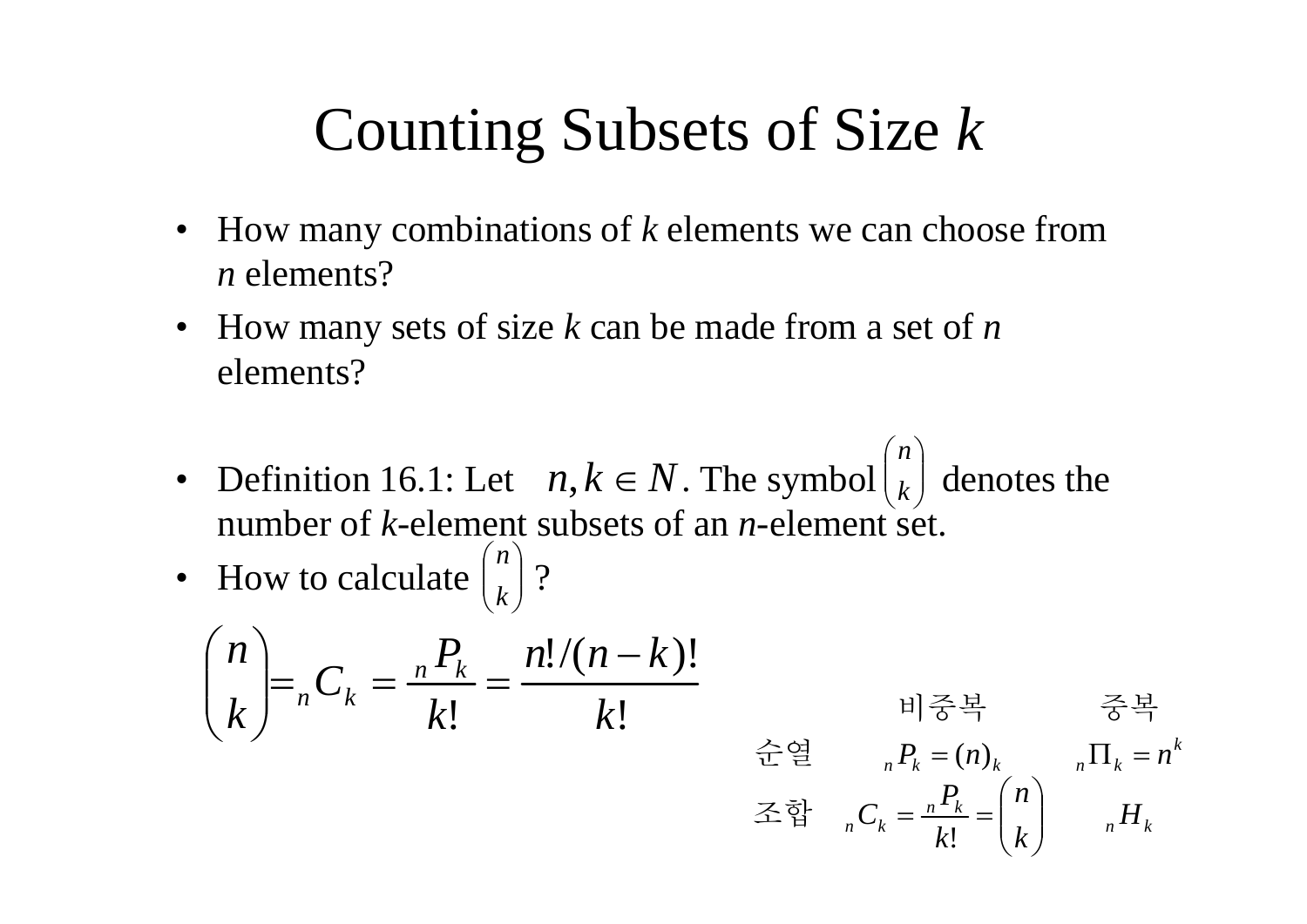### Binomial Coefficients

- $\binom{n}{k}$  is called a binomial coefficient. Why? ⎠ ⎞ ⎝  $\bigg($ *k n*
- Try to expand  $(x+y)^4$

$$
(x+y)^4 = {4 \choose 0} x^4 y^0 + {4 \choose 1} x^3 y^1 + {4 \choose 2} x^2 y^2 + {4 \choose 3} x^1 y^3 + {4 \choose 4} x^0 y^4
$$
  
four boxes to fill in with either  
x or y  

$$
{4 \choose 2} : \text{number of cases to choose two boxes out of four}
$$

 $\bullet$ Theorem 16.8 (Binomial)

$$
(x+y)^n = \sum_{k=0}^n {n \choose k} x^{n-k} y^k
$$

• Proposition 16.7:

Let  $n, k \in \mathbb{N}$  with  $0 \leq k \leq n$ . Then

$$
\binom{n}{k} = \binom{n}{n-k}
$$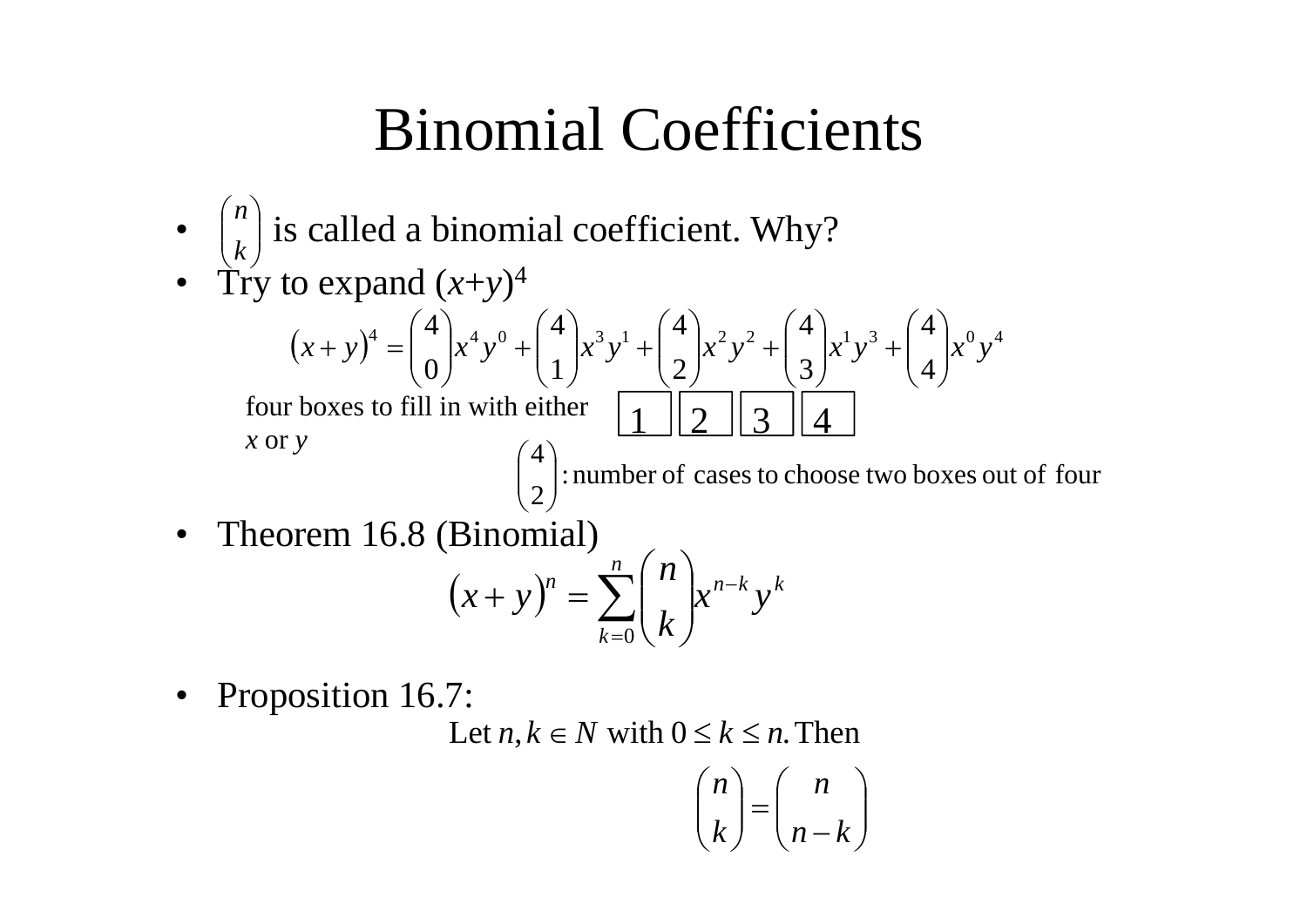# Pascal's Triangle



- •The 0-th row contains just the single number 1
- • Each successive row contains one more number than its predecessor

 $\overline{\phantom{a}}$ 

- $\bullet$ The first and last number in every row is 1.
- • An intermediate number in any row is formed by adding two numbers just to its left and jut to its right in the previous row.
- $(n)$ •The entry in row *n* and column *k* is  $\vert L \vert$ . *n*
- •Theorem 16.10 (Pascal's Identity) Lèt *n* and *k* be integers ⎠ ⎝ *k* with  $0 < k < n$ . Then

$$
\binom{n}{k} = \binom{n-1}{k-1} + \binom{n-1}{k}
$$

- Proof: Hint  $\rightarrow$  combinatorial proof
	- •Question: How many k-element subsets does an n-element set have?
	- $\bullet$ Both LHS and RHS are correct answers!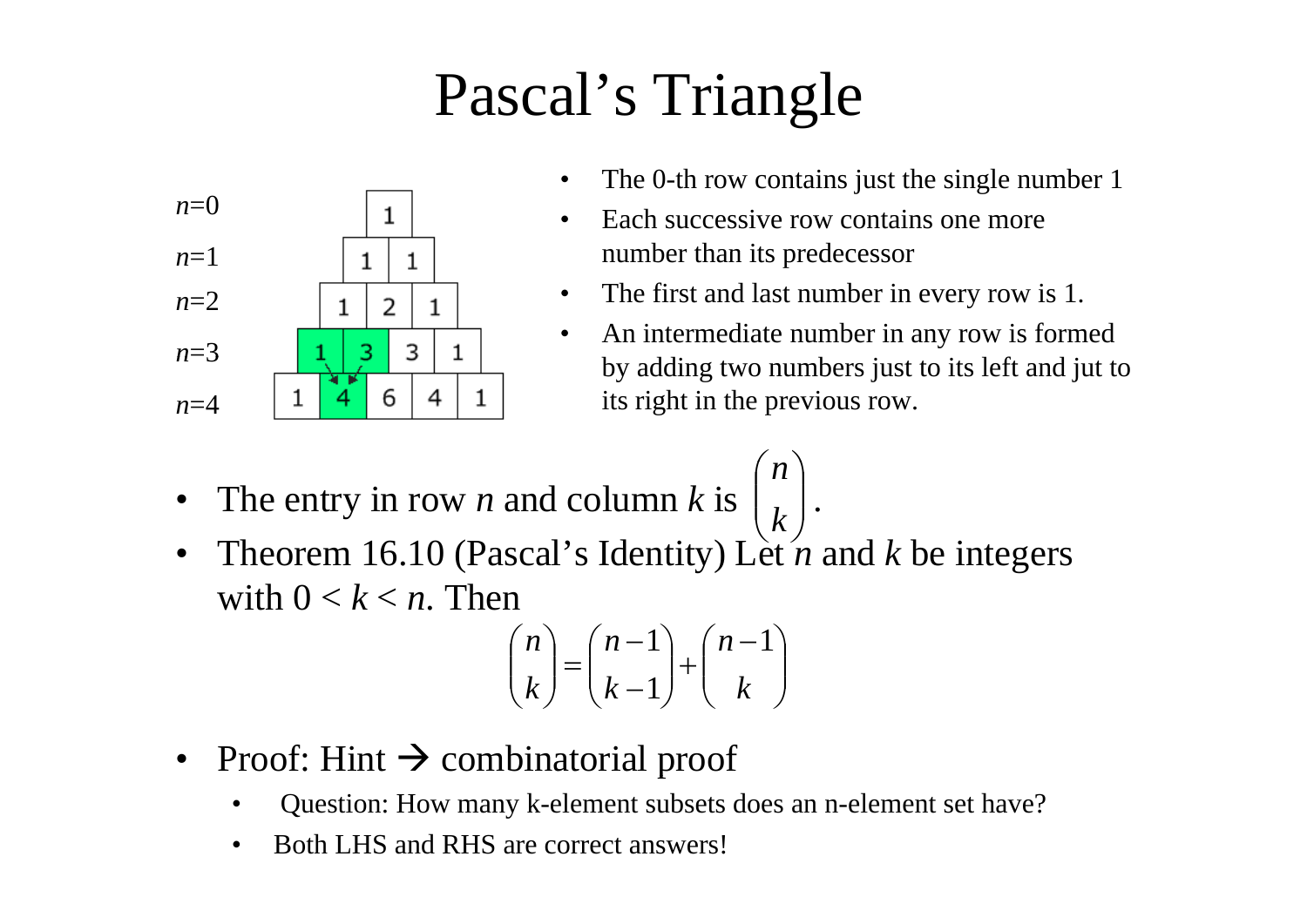#### "There is" and "For all"

• There is Quantifier:

∃*x*∈ *A*, assertion about *<sup>x</sup>*

 $\exists x \in N$ , *x* is prime and even

• For all Quantifier:

∀*x*∈ *A*, assertion about *<sup>x</sup>* ∀*x*∈ *Z*, *<sup>x</sup>* is odd or *<sup>x</sup>* is even

• Combining Quantifiers:

 $\exists y, \forall x, x + y = 0$  $\forall x, \exists y, x + y = 0$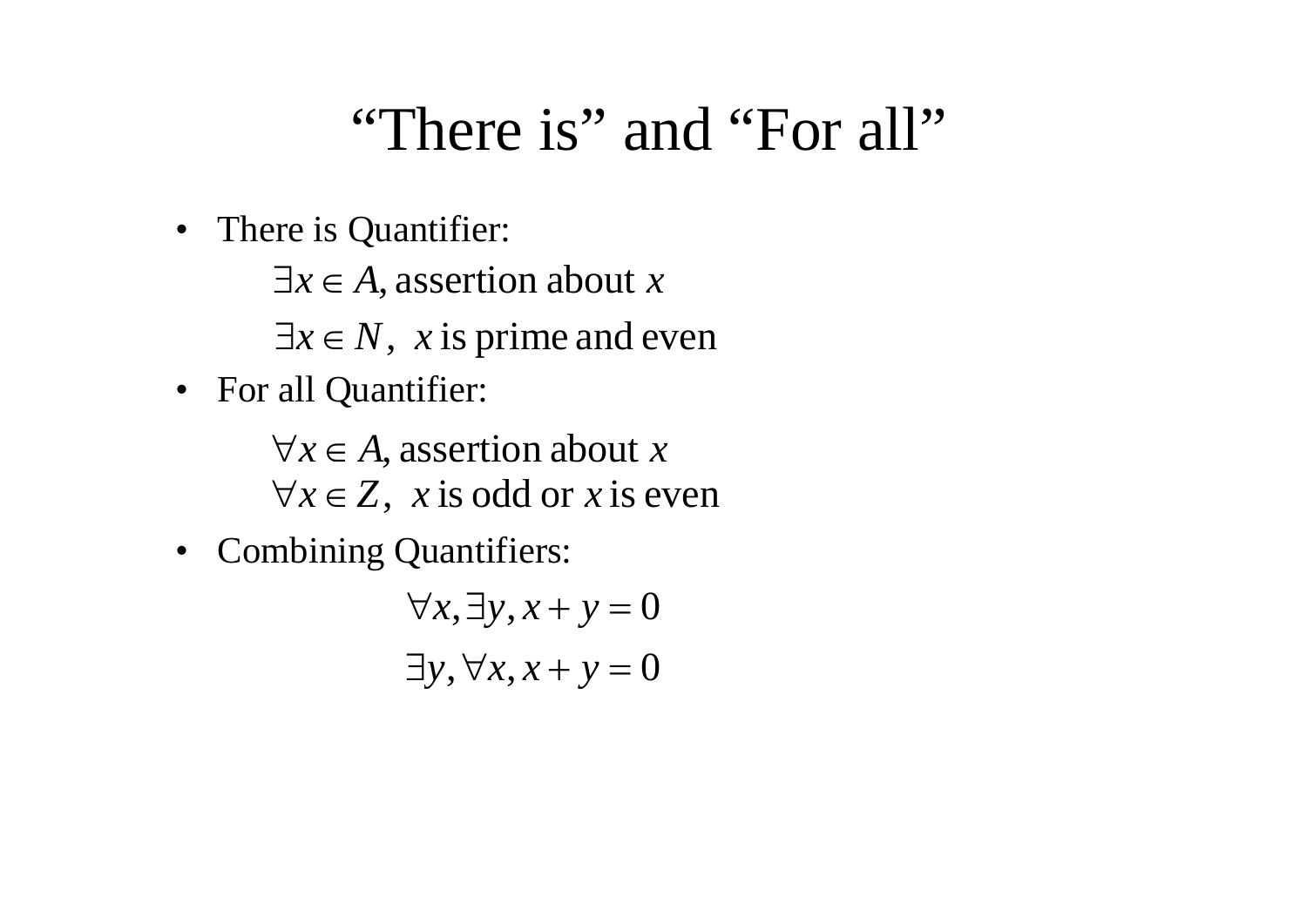# Proof Template 7

• To prove

∃ *x* ∈ *A*, assertion about *x*

- Let x be (give an explicit example) ... (show that x satisfies the assertion).... Therefore x satisfies the required assertions.
- •Example 10.1:  $\exists x \in N$ , *x* is prime and even
- •Proof

Consider the integer 2. Clearly 2 is even and 2 is prime. The statement holds.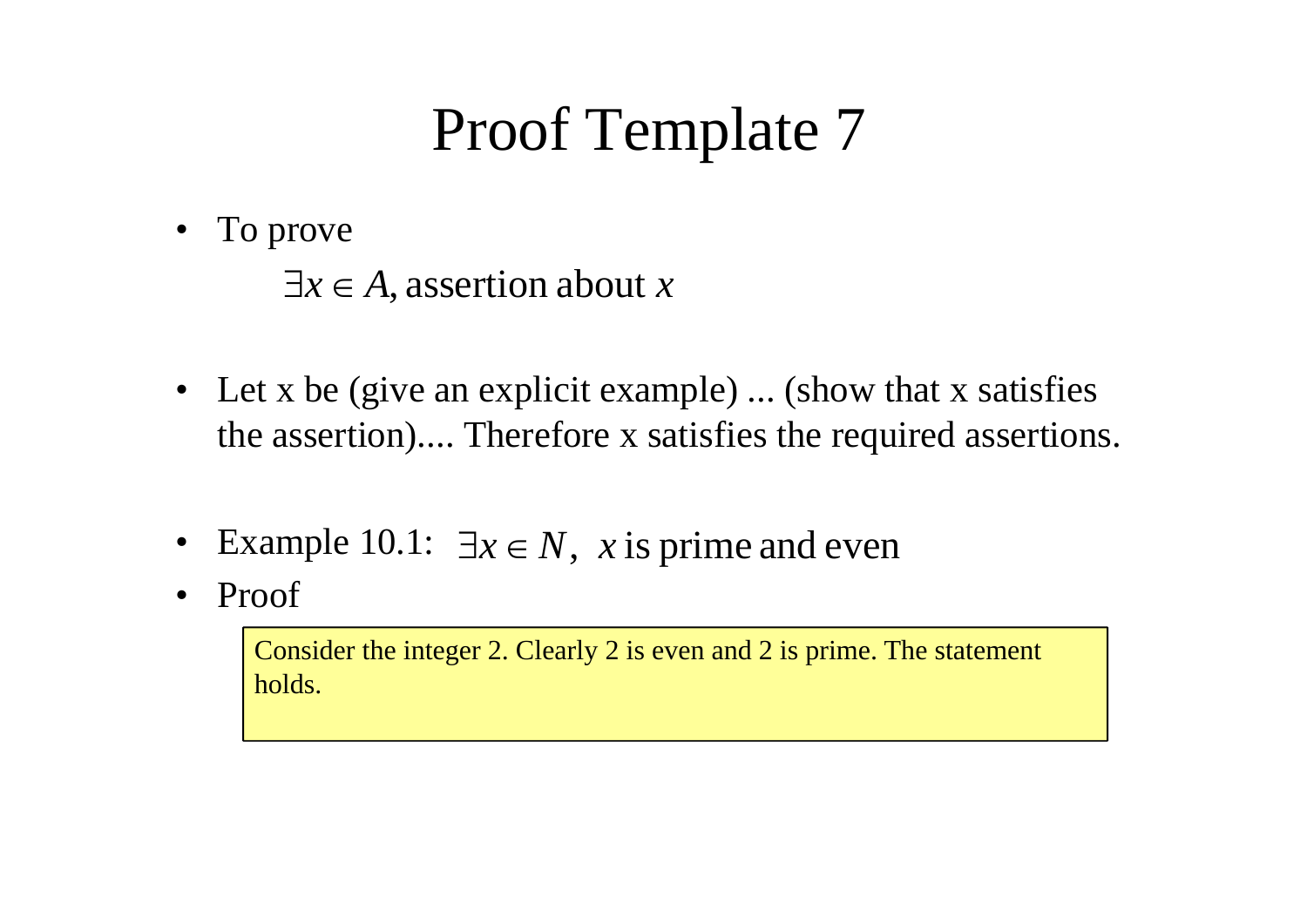# Proof Template 8

• To prove

 $\forall x \in A$ , assertion about x

- Let x be any element of A... (Show that x satisfies the assertion using only the fact that "x is in A" and no further assumptions on x).... Therefore x satisfies the required assertions.
- •Example 10.2: Let  $A = \{x \in Z : 6 | x\}$  $\forall x \in A$ , *x* is even
- $\bullet$ Proof

For any x divisible by 6, there is an integer y such that  $x = 6y$ , which can be rewritten  $x = 2$  (3y). Therefore x is divisible by 2 and therefore even.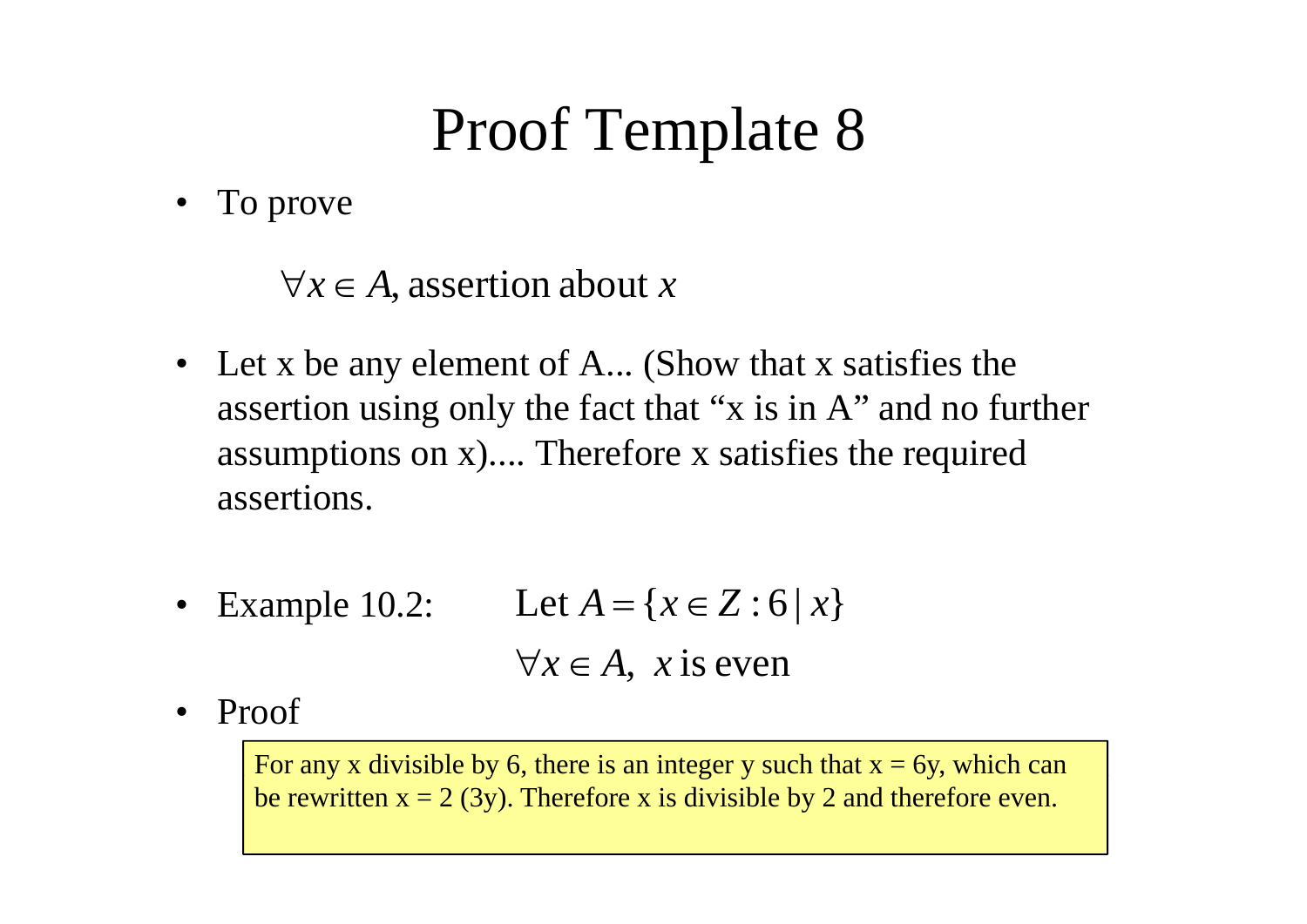### Set Operations

•Union and Intersection

$$
A \cup B = \{x : x \in A \text{ or } x \in B\}
$$
  

$$
A \cap B = \{x : x \in A \text{ and } x \in B\}
$$

 $\bullet$  Theorem 11.3: Let A, B, and C denote sets. The followings are true:neorem 11.3<br>e true:

 $A \cup B = B \cup A$  and  $A \cap B = B \cap A$ . (Commutative properties)  $A \cup \phi = A$  and  $A \cap \phi = \phi$  $A \cup (B \cup C) = (A \cup B) \cup C$  and  $A \cap (B \cap C) = (A \cap B) \cap C$ . (Associative properties) (Distributive properties) *A*∪( $B \cap C$ ) = ( $A \cup B$ )  $\cap$  ( $A \cup C$ ) and  $A \cap (B \cup C) = (A \cap B) \cup (A \cap C)$ .

• Proof? (Use Theorem 6.2 Boolean Algebra)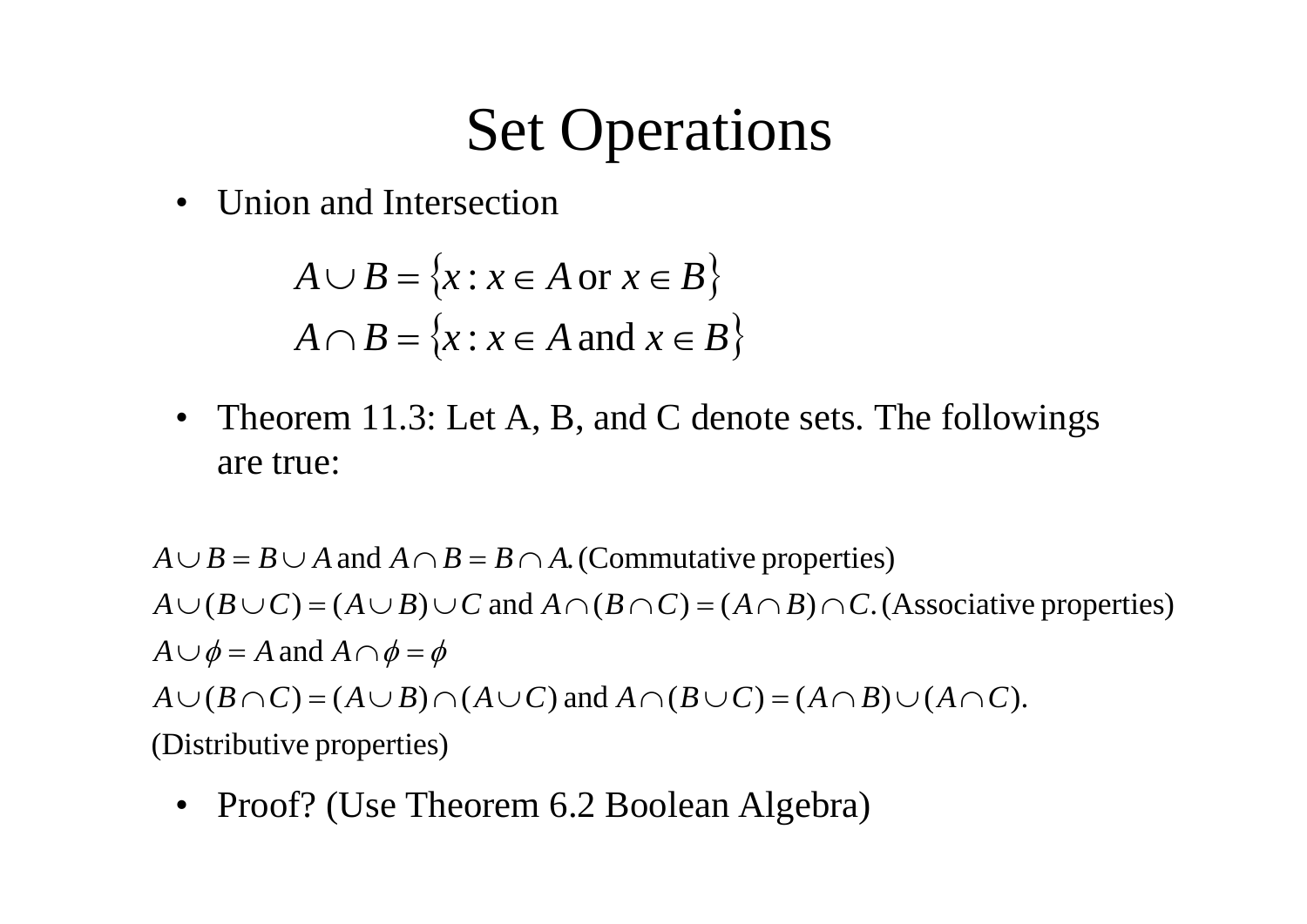# Size of Union

•Proposition 11.4: Let A and B be finite sets. Then

 $A$  +  $B$  =  $A \cup B$  +  $A \cap B$ 

- Proof: Imagine we assign labels to every objects (label A to  $\bullet$ objects in set A and label B to objects in B
	- Pose <sup>a</sup> question: how many labels have we assigned?
	- LHS  $(|A|+|B|)$  is one correct answer for the above question.
	- $-$  RHS ( $|A \cup B|$ + $|A \cap B|$ ) is another correct answer.
	- Therefore LHS=RHS
- $\bullet$  Example 11.5: How many integers in the range 1 to 1000 (inclusive) are divisible by 2 or by 5?.... Use

$$
|A \cup B| = |A| + |B| - |A \cap B|
$$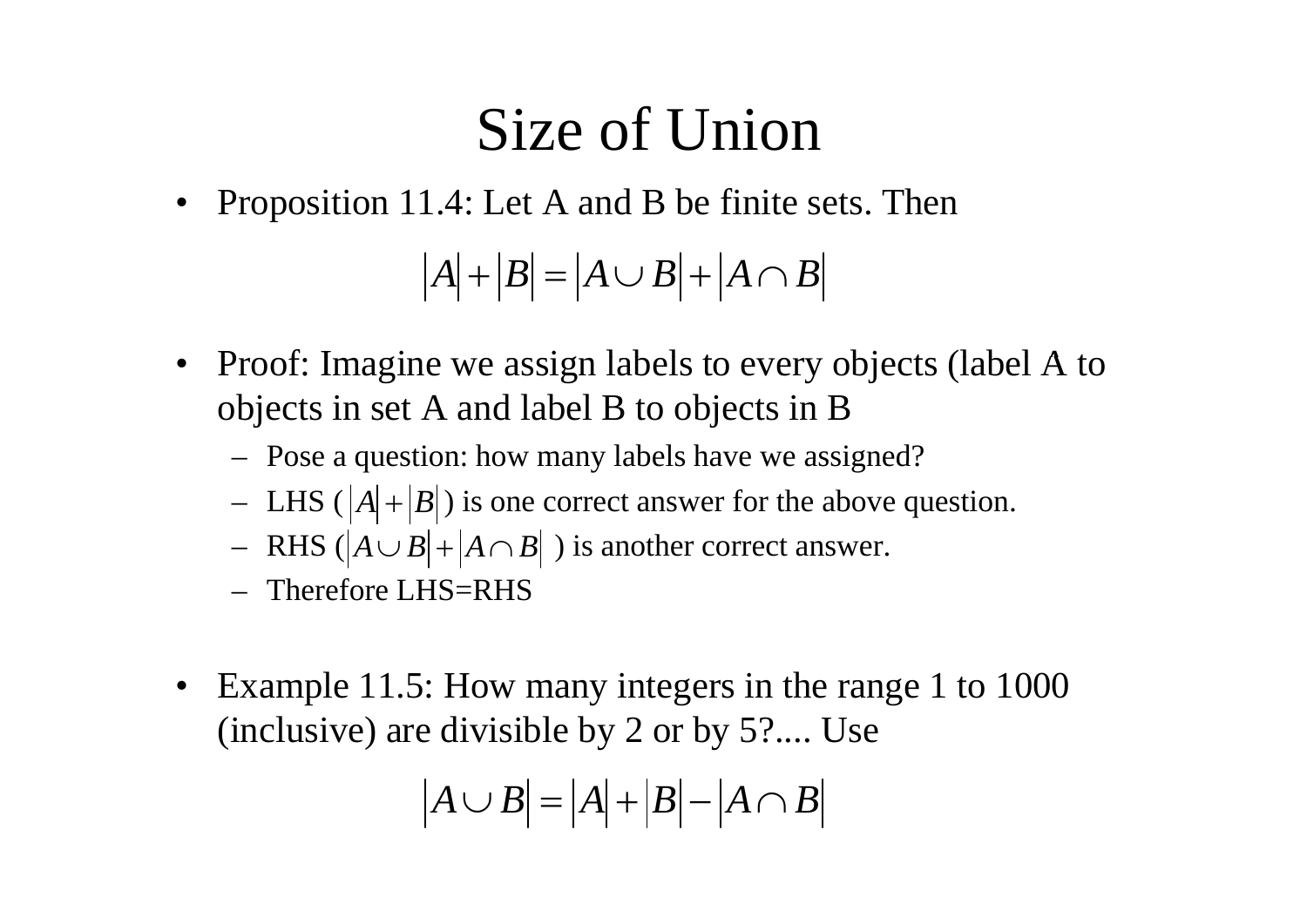## Proof Template 9 9

- To prove an equation of the form  $LHS = RHS$ 
	- Pose a question of the form, "In how many ways ....?"
	- On the one hand, argue why LHS is a correct answer to the above quest ion
	- On the other hand, argue why RHS is also a correct answer.
	- $-$  Therefore LHS–RHS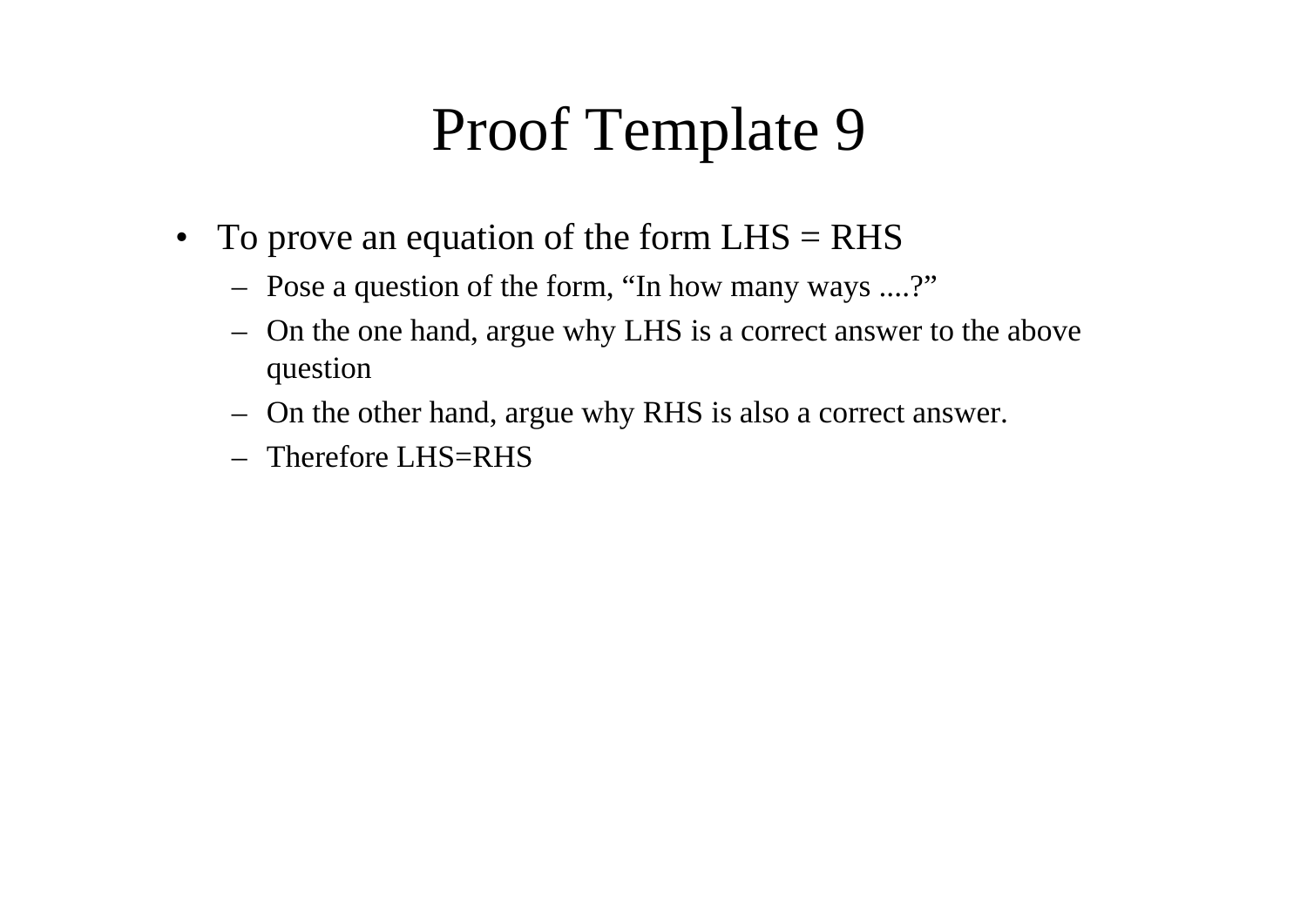# Size of Union  $(2)$

- Definition 11.6: (Disjoint) Let A and B be sets. We call *A* and *B disjoint* provided  $A \cap B = \phi$
- (Pairwise Disjoint) Let  $A_1, A_2, ..., A_n$  be a collection of sets. These sets are called *pairwise disjoint* provided  $A_i \cap A_j = \phi$ whenever  $i \neq j$  $i \neq j$
- Corollary 11.8 (Addition Principle) Let A and B be finite sets. If A and B are disjoint, then  $A \cup B = |A| + |B|$
- •Generalization of Addition Principle: If  $A_1, A_2, ..., A_n$  are pairwise disjoint sets, then

$$
\left|\bigcup_{k=1}^{n} A_k\right| = \sum_{k=1}^{n} |A_k|
$$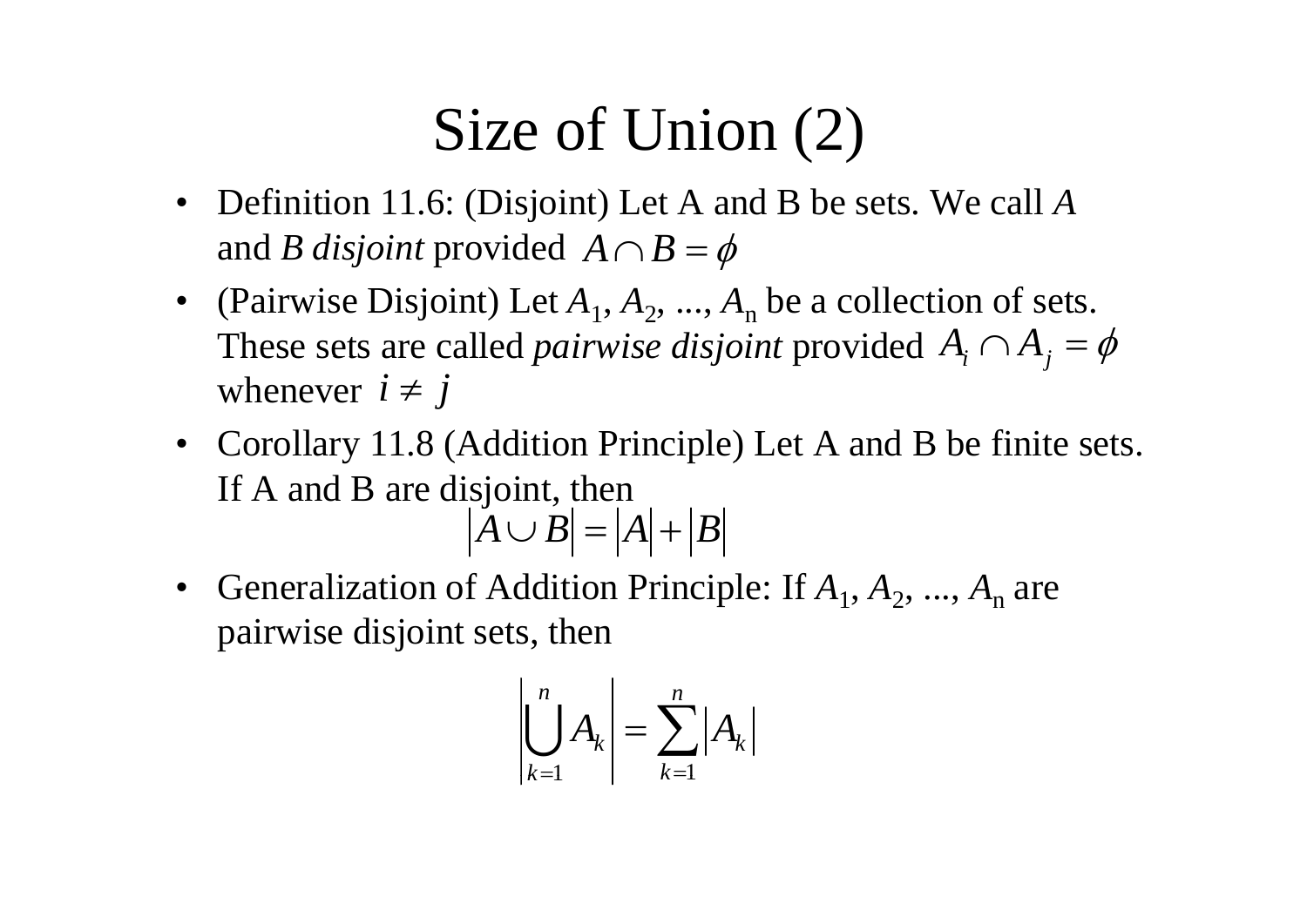#### Inclusion-Exclusion

• Theorem 18.1 (Inclusion-Exclusion) Let  $A_1, A_2, ..., A_n$  be finite sets. Then

$$
|A_1 \cup A_2 \cup \cdots \cup A_n| = |A_1| + |A_2| + \cdots + |A_n|
$$
  
\n
$$
-|A_1 \cap A_2| - |A_1 \cap A_3| - \cdots - |A_{n-1} \cap A_n|
$$
  
\n
$$
+ |A_1 \cap A_2 \cap A_3| + |A_1 \cap A_2 \cap A_4| + \cdots + |A_{n-2} \cap A_{n-1} \cap A_n|
$$
  
\n
$$
+ \cdots \cdots
$$
  
\n
$$
\pm |A_1 \cap A_2 \cap \cdots \cap A_n|
$$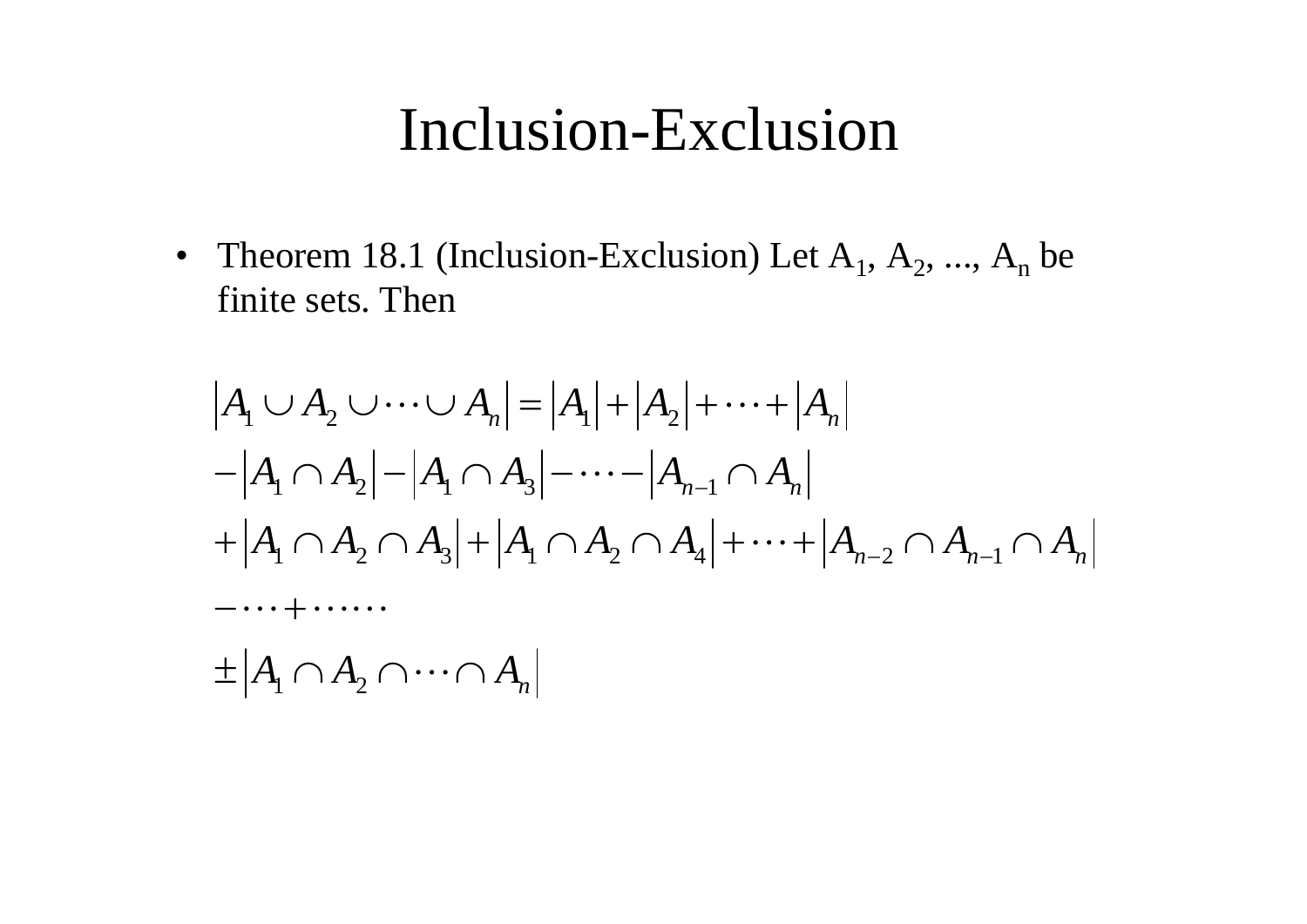#### How to use Inclusion-Exclusion?

- $\bullet$ • Example 18.3: The number of length - *k* lists whose elements are chosen from the set  $\{1,2,...,n\}$  is  $n^k$ . How many of these lists use all of the elements in  $\{1,2,...,n\}$  at least once?
- $\bullet$  Hint!
	- $-$  # good lists =  $n^k$  # bad lists
	- B1: set of all lists that do not contain 1 (bad because of missing 1)
	- B2: set of all lists that do not contain 2 (bad because of missing 2)
	- .... $-$  # bad lists =  $|B_1 \cup B_2 \cup \cdots \cup B_n|$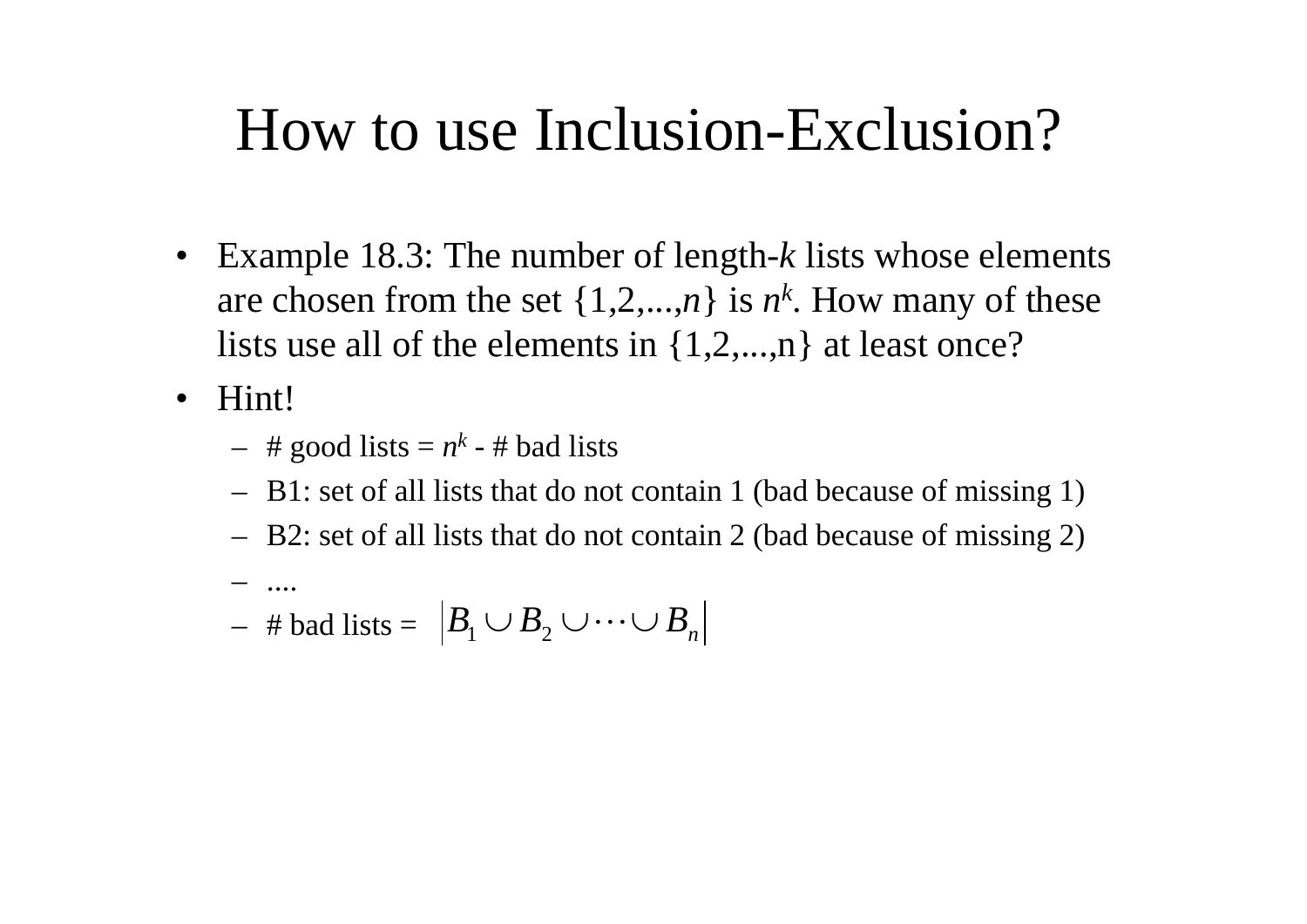# How to use Inclusion-Exclusion?  $(2)$

- $\bullet$ • Example 18.4: There are  $n!$  ways to make lists of length  $n$ using the elements of {1,2,..., *<sup>n</sup>*} without repetition. Such a list is called a derangement if the number *j* does not occupy position *j* of the list for every  $j = 1, 2, ..., n$ . How many derangements are there?
- Hint!
	- # good lists = *<sup>n</sup>*! # bad lists
	- B1: set of all lists that have 1 in position 1 (bad because of 1)
	- B2: set of all lists that have 2 in position 2 (bad because of 2)
	- ....
	- $−$  # bad lists =  $\, \left| B_{\text{1}} \cup B_{\text{2}} \cup \cdots \cup B_{\text{n}} \right|$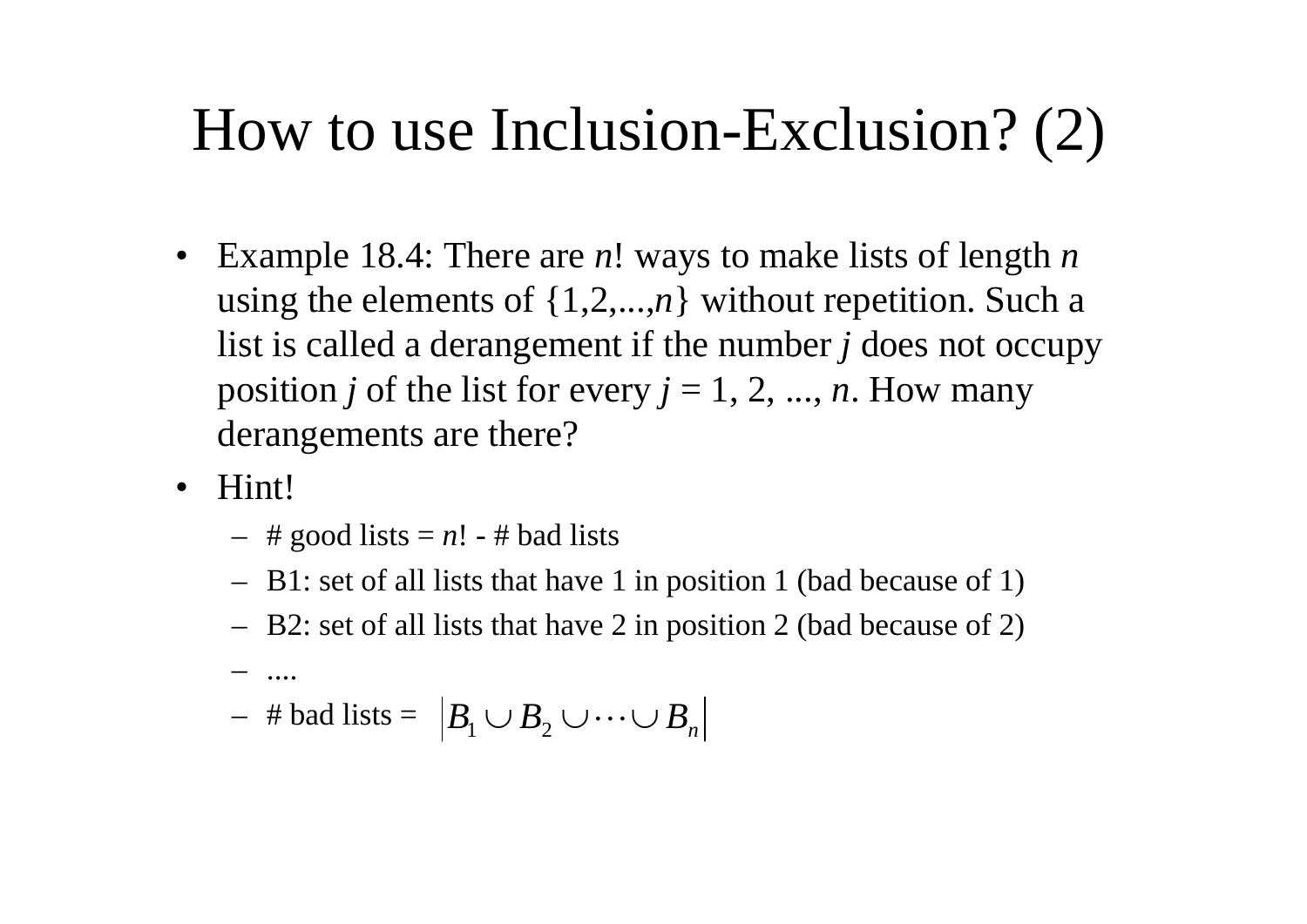# Proof Template 10 (Using inclusion-exclusion)

- • Counting with inclusion-exclusion
	- Classify the objects as either "good" (the ones you want to count) or "bad" (the ones you don't want to count).
	- Decide whether you want to count the good objects directly or to count the bad objects and subtract from the total.
	- Cast the counting problem as the size of a union of sets. Each set describes one way the objects might be "good" or "bad".
	- Use inclusion-exclusion (Theorem 18.1)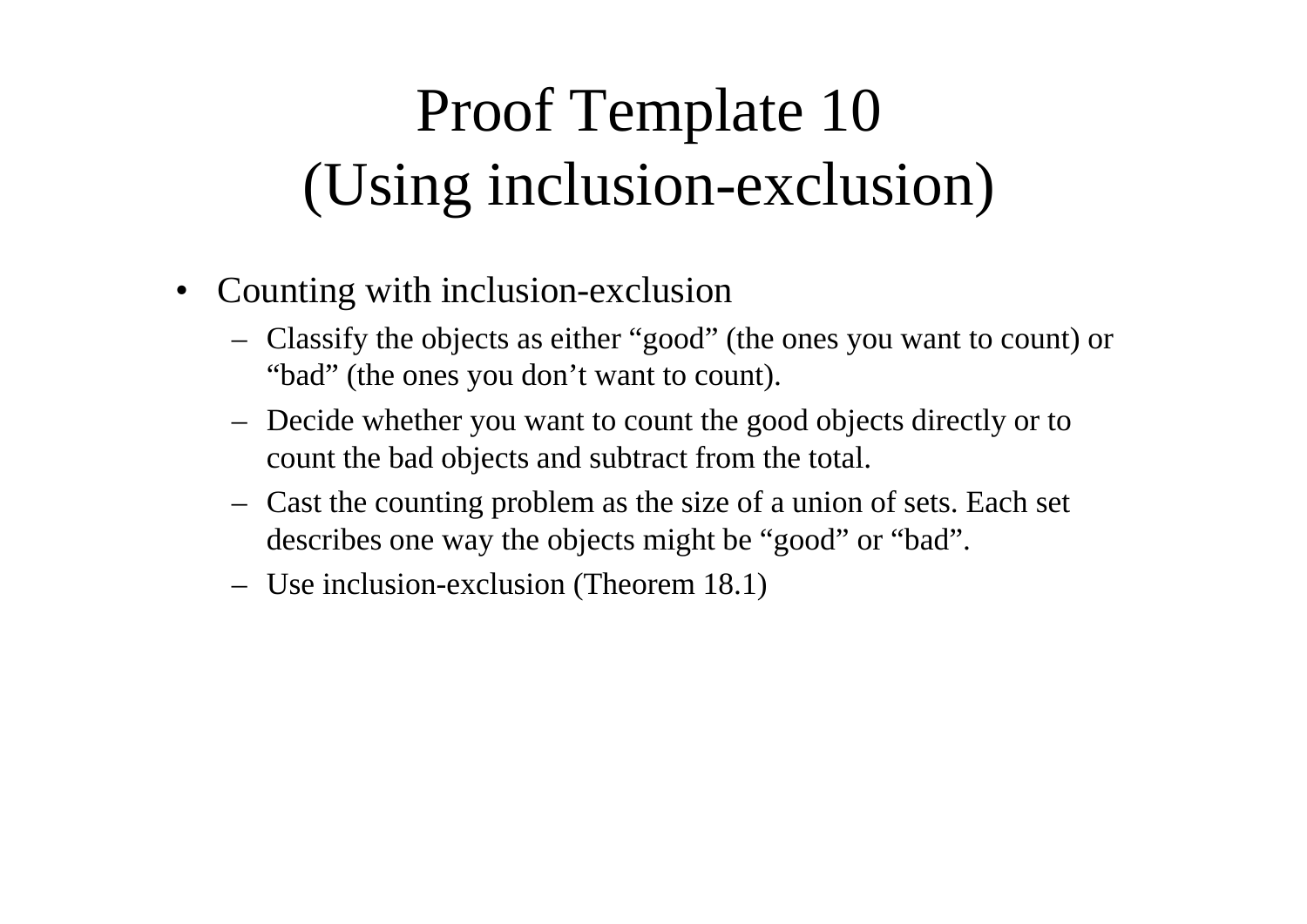### Difference and Symmetric Difference

- • Definition 11.9: (Set difference) Let A and B be sets. The *set difference, A-B,* is the set of all elements of A that are not in *B:* $A - B = \{x : x \in A \text{ and } x \notin B\}.$
- •(Symmetric difference) of A and B, denoted by  $A \Delta B$ , is the set of all elements in *A* but not *B* or in *B* but not *A*. That is

 $A \Delta B = (A - B) \cup (B - A).$ 

- $\bullet$ Proposition 11.11: Let A and B be sets. Then  $A \Delta B = (A \cup B)$ − ( *A* ∩ *B*).
- •Proof: (Use Proof Template 5)

(1) Suppose  $x \in A \Delta B$  .... Therefore  $x \in (A \cup B)$  $-(A \cap B).$ (2) Suppose  $x \in (A \cup B) - (A \cap B)$  ..... Therefore Therefore  $A \Delta B = (A \cup B)$  $-(A \cap B)$  *.....* Therefore  $x \in A \triangle B$ − ( *A* ∩ *B*).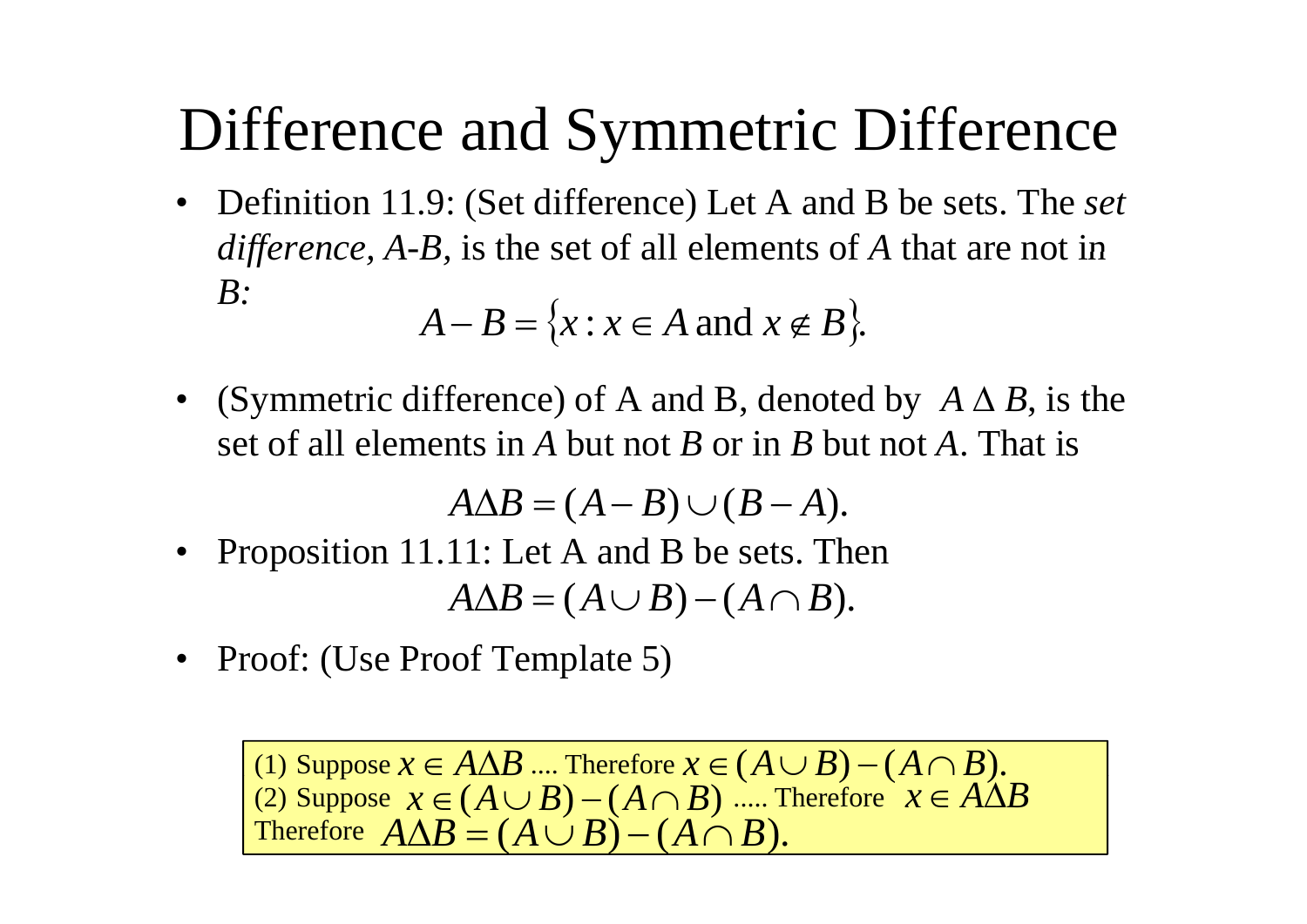#### DeMorgan's Laws

• Proposition 11.12 (DeMorgan's Laws): Let A, B, and C be sets. Then

$$
A-(B\cup C)=(A-B)\cap (A-C)
$$
  

$$
A-(B\cap C)=(A-B)\cup (A-C)
$$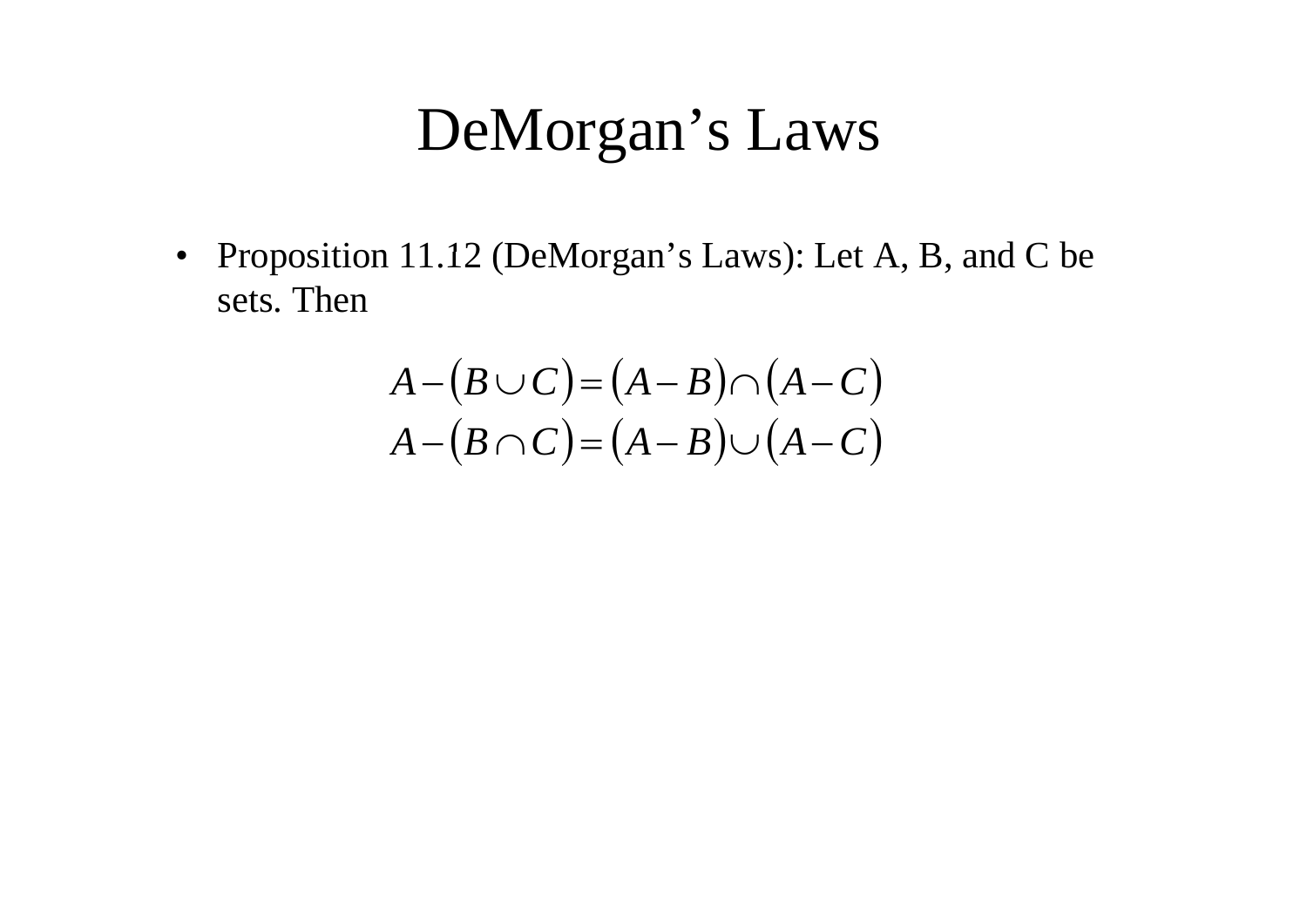#### Cartesian Product

• Definition 11.13 (Cartesian product): Let *A* and *B* be sets. The Cartesian product of A and B, denoted by A x B, is the set of all ordered pairs (two - element lists) formed by taking an element from *A* together with an element from *B* in all possible ways. That is,

$$
A \times B = \{(a, b) : a \in A, b \in B\}
$$

•Proposition 11.15: Let *A* and *B* be sets. Then

$$
|A \times B| = |A| \times |B|
$$

 $\bullet$ Proof: ???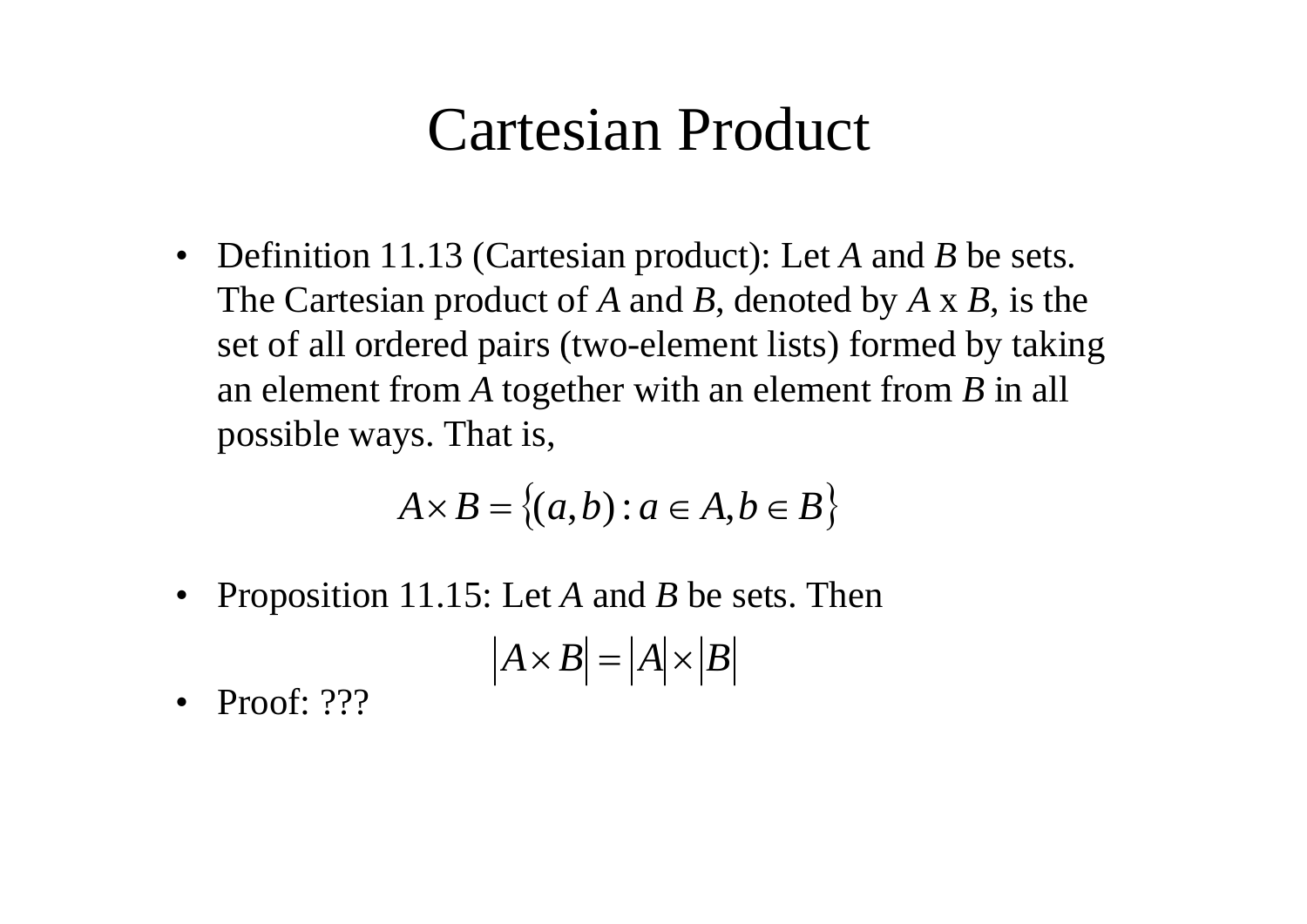# Two more examples of Combinatorial Proof

- Proposition 12.1: Let *n* be a positive integer. Then  $2^{0} + 2^{1} + \cdots + 2^{n-1} = 2^{n} - 1$
- Proof: (Use Proof Template 9)

(1) Pose a question: How many non-empty subsets does  $\{1, 2, ..., n\}$  have?  $(2)$  RHS  $(2n-1)$  is a correct answer (3) LHS is also a correct answer (why?)

•• Proposition 12.2: Let *n* be a positive integer. Then

> $1 \cdot 1! + 2 \cdot 2! + \cdots + n \cdot n! = (n+1)!$ − 1.

- •• Proof: (Use Proof Template 9)
	- (1) Pose a question: How many repetition-free length- $(n+1)$  lists can we form from  $\{1,2,...n+1\}$  in which the elements do not appear in increasing order?
	- (2) RHS is a correct answer

(3) LHS is also a correct answer (why?)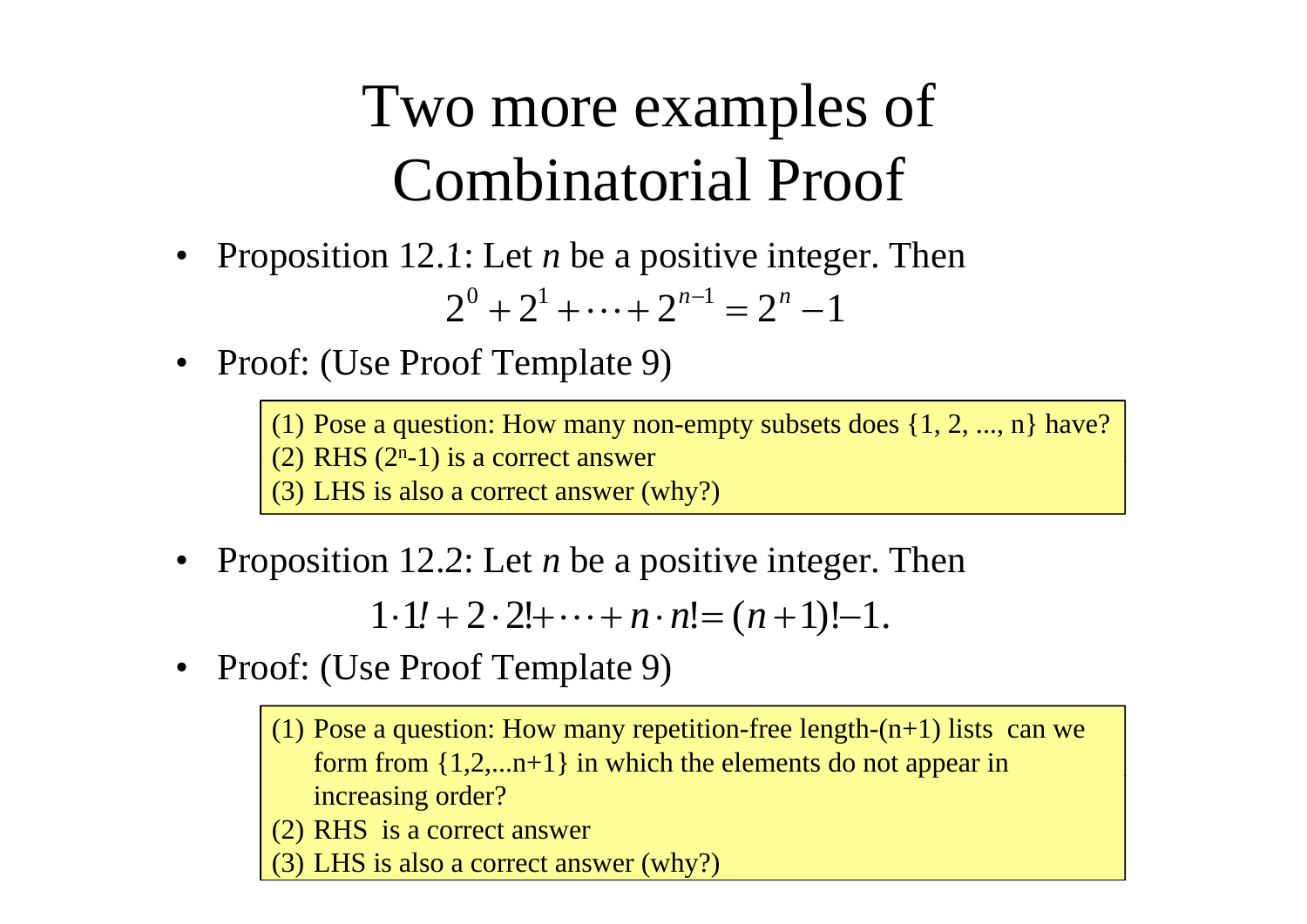# Multisets

- A multiset is, like a set, an unordered collection of elements. However, in a multiset, an object may be considered to be in the multiset more than once.
- Ex: <1, 2, 3, 3>
	- Multiplicity of an element is the number of times it is a member of multiset. (The element 3 has multiplicity equal to 2).
- Two multisets are the same provided they contain the same elements with the same multiplicities.

 $-$  <1, 2, 3, 3> = <3, 1, 3, 2> <1, 2, 3, 3> $\pm$  <1, 2, 3, 3, 3>

• The cardinality of a multiset is the sum of the multiplicities of its elements.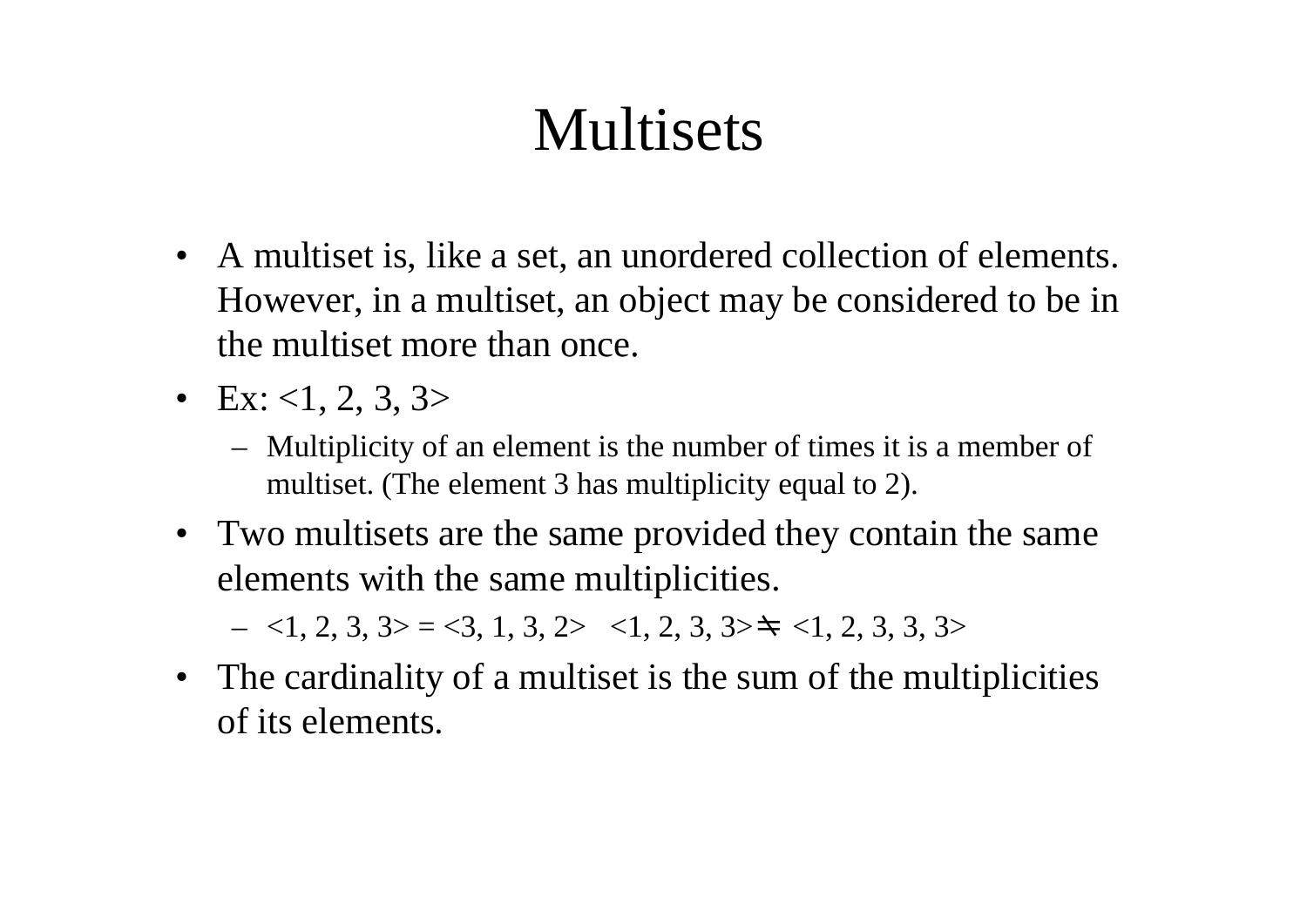### Counting Multisets

- How many k-element multisets can we form by choosing elements from an n-element sets?
- How many unordered length-k lists can we form using the elements {1, 2, ..., n} with repetition allowed?
- Definition 17.1: Let  $n, k \in \mathbb{N}$ . The symbol  $\left| \begin{array}{c} n \\ k \end{array} \right|$  denotes the  $\overline{\phantom{a}}$  $((n))$ ⎜ ⎜ ⎟ ⎟  $(n)$ ⎜ ⎜  $n\ 17.1$ : Let  $n,k \in N$ . The symbol  $||\cdot||$  denotes the number of multisets with cardinality equal to  $k$  whose elements belong to an *n*-element set such as  $\{1, 2, ..., n\}$ .  $\left(\binom{k}{k}\right)$

$$
\exists \xi \in \mathbb{R} \quad \text{and} \quad \xi \in \mathbb{R}.
$$
\n
$$
\exists \xi \in \mathbb{R} \quad \text{and} \quad n = n^k
$$
\n
$$
\exists \xi \in \mathbb{R} \quad n = \frac{P_k}{k!} = \binom{n}{k} \quad n = \binom{n}{k}
$$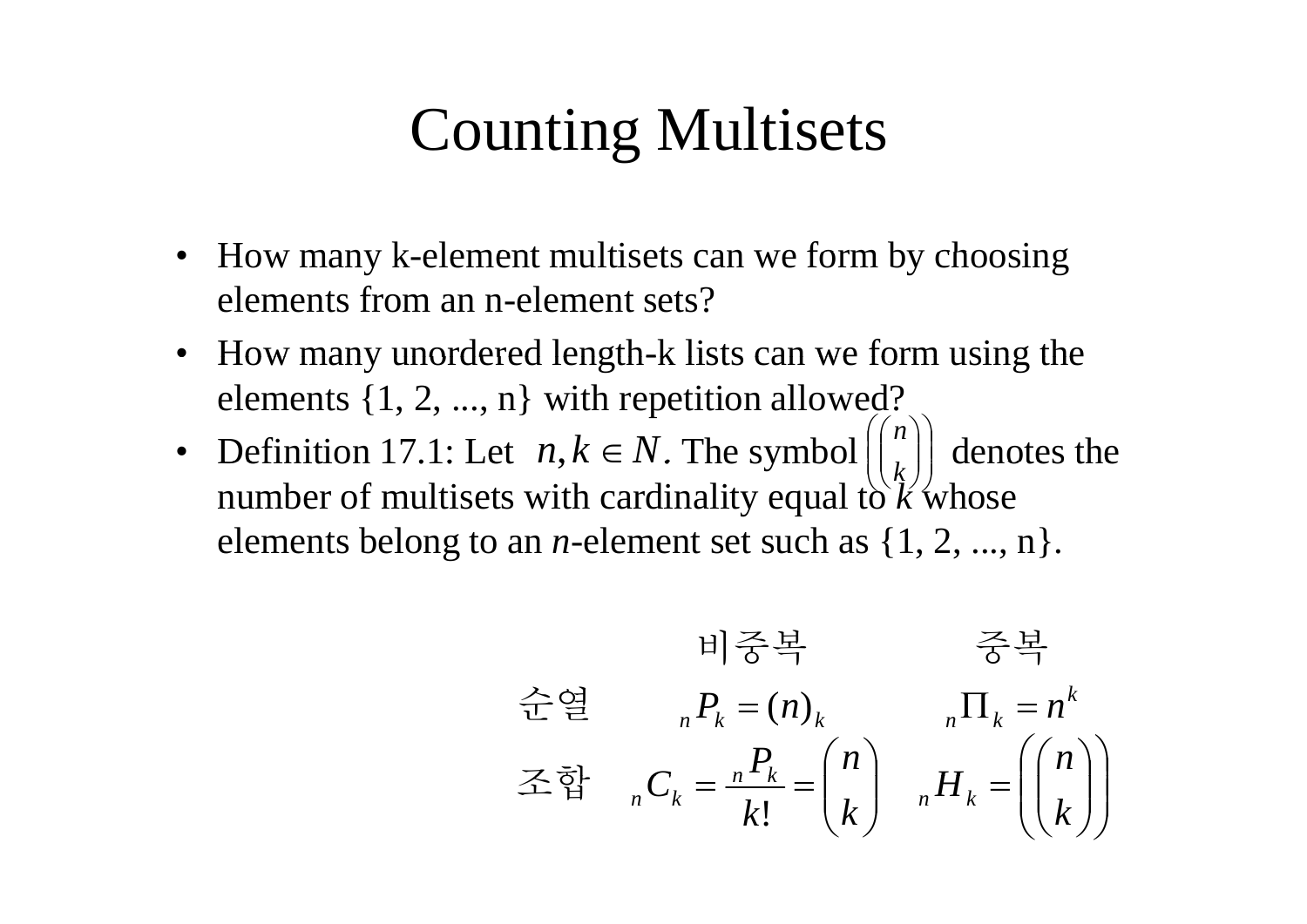## Counting Multisets (2)

• Proposition 17.6: Let *n*, *k* be positive integers. Then

$$
\left(\binom{n}{k}\right) = \left(\binom{n-1}{k}\right) + \left(\binom{n}{k-1}\right)
$$

• Theorem 17.8: Let  $n$ ,  $k$  be positive integers. Then

$$
\left(\binom{n}{k}\right) = \binom{n+k-1}{k}
$$

Proof: Hint strange encoding of a multiset  $\bullet$ 

$$
\langle 1{,}1{,}1{,}2{,}3{,}3{,}5\rangle \leftrightarrow {}^{***}{\parallel}^{\ast}{\parallel}^{\ast}{\parallel}^{\ast}\phantom{\parallel}^{\ast}\phantom{\parallel}^{\prime}
$$

*k* stars and *n-1*barsHow many ways of encodings? Out of  $k+n-1$  positions, select k positions to put stars